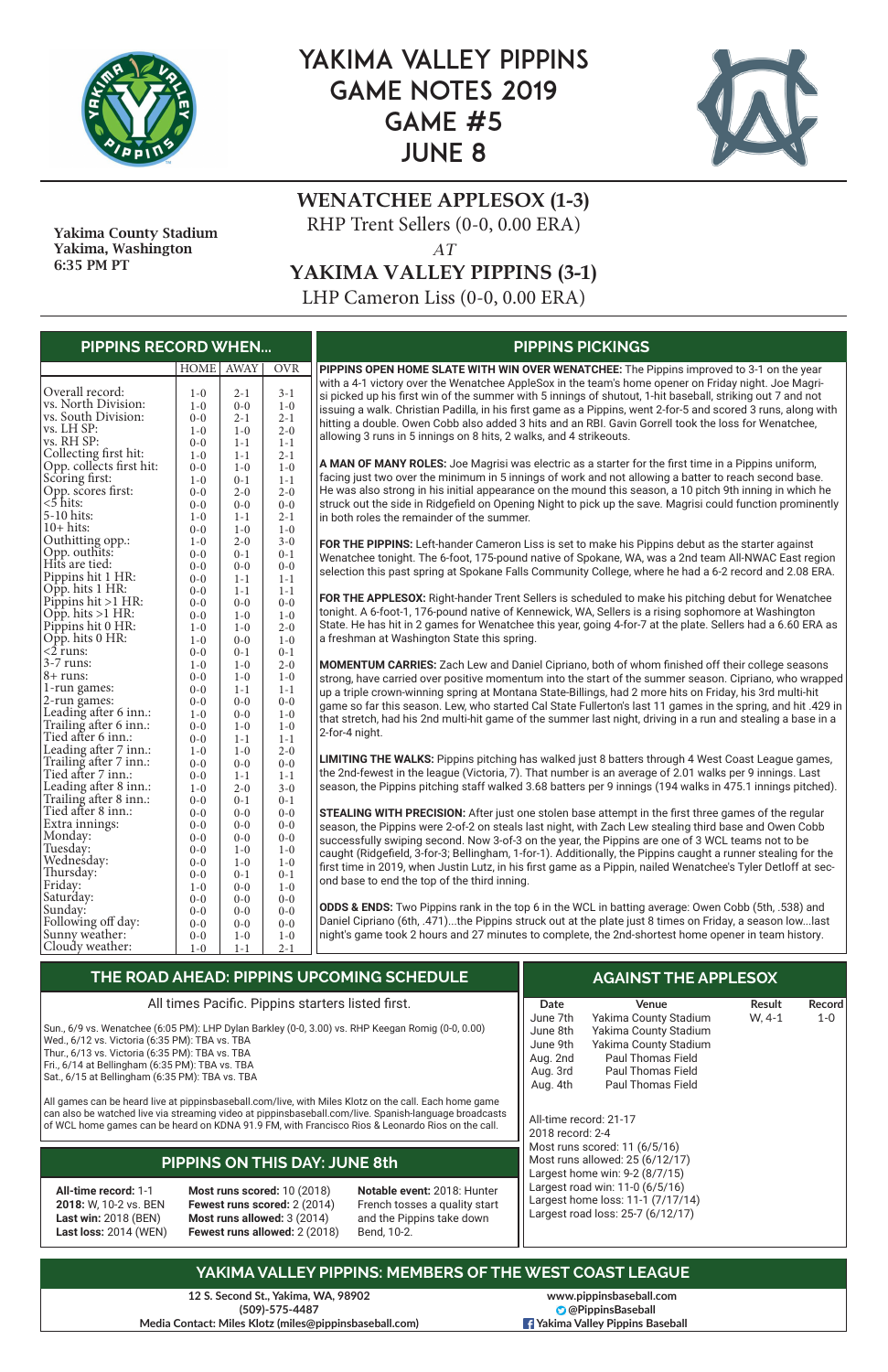# **TONIGHT'S PIPPINS STARTER**

### **LHP Cameron Liss**



Hometown: Spokane, WA

School: Spokane Falls CC

Year: Soph.

Height: 6-0

Weight: 175

B/T: L/L

#### **2019 Game-by-Game Results**

**DATE OPP. IP H R ER BB K HR DEC ERA SERA**

# **NOTES**

# **SINGLE-GAME HIGHS**

# **CAREER STATS**

# **PIPPINS STARTING ROTATION BREAKDOWN**

# **SP RUN SUPPORT**

# **TOMORROW'S STARTER**

Left-hander Dylan Barkley is set to make his second start of the summer on Sunday in the series finale against the AppleSox. The 5-foot-11, 155-pound southpaw started on Opening Night in Ridgefield and took a no-decision in the Pippins' 4-3 win. He went 6-plus innings, allowing 3 runs (2 earned) on 6 hits and no walks, while striking out 6. Barkley attends Montana State-Billings.

| <b>Pitcher</b>    | GS |    | <b>RUNS RS/G</b> | W-L          |  |
|-------------------|----|----|------------------|--------------|--|
| Dylan Barkley     |    |    | 4.0              | $1 - \Omega$ |  |
| Joe Magrisi       |    |    | 4.0              | $1 - \Omega$ |  |
| A.J. Wood         |    |    | 2.0              | $O - 1$      |  |
| Scott Youngbrandt |    | 10 | 10.0             | 1- $\Omega$  |  |
|                   |    |    |                  |              |  |

| <b>SEASON SPLITS</b> |  |  |                                      |                                         | <b>RUNS ALLOWED PER INNING</b>                |  |  |                 |  |  |  |          |  |
|----------------------|--|--|--------------------------------------|-----------------------------------------|-----------------------------------------------|--|--|-----------------|--|--|--|----------|--|
| <b>Home</b><br>Road  |  |  | 0-0 0.00 0/0 0.0<br>0-0 0.00 0/0 0.0 | W/L ERA G/GS IP R/ER K BB<br>0/0<br>O/O | $0\quad 0$<br>$\begin{matrix}0&0\end{matrix}$ |  |  | 2 3 4 5 6 7 8 9 |  |  |  | Ex. Tot. |  |
| <b>June</b>          |  |  |                                      | 0-0 0.00 0/0 0.0 0/0 0 0                |                                               |  |  |                 |  |  |  |          |  |

| YR | <b>TEAM</b> |  |  | W/LERAGGS IP HR ER HR BBK |  |  |  |
|----|-------------|--|--|---------------------------|--|--|--|
| 19 |             |  |  |                           |  |  |  |

| 2019 Summer | <b>Statistic</b> |     | <b>College Career</b>                 |
|-------------|------------------|-----|---------------------------------------|
|             | IP               |     | 7.0 2x, last 4/27/19 at Treasure VIIy |
|             | R                | 6   | 4/20/19 at Yakima Valley Coll.        |
|             | ER               | 6   | 4/20/19 at Yakima Valley Coll.        |
|             | BB               | 5   | 3/30/19 vs. Yakima Valley Coll.       |
|             | К                | 9   | 4/13/19 at Wenatchee Valley           |
|             | н                | 6   | 4/6/19 vs. Treasure Valley CC         |
|             | <b>NP</b>        | 99. | 3/24/19 at Centralia College          |
|             |                  |     |                                       |

| <b>Pitcher</b>    | Last Start        | Dec.      |     |   | ER | BB | к | HR | <b>NP</b> | Result       | <b>Starts</b> | Team W-L |
|-------------------|-------------------|-----------|-----|---|----|----|---|----|-----------|--------------|---------------|----------|
| Dylan Barkley     | 6/4 at Ridgefield | ND        |     |   |    |    |   |    |           | W. 4-3       |               | 1-0      |
| Joe Magrisi       | 6/7 vs. Wenatchee | W.        |     |   |    |    |   |    | 74        | $W. 4-1$     |               | 1-0      |
| A.J. Wood         | 6/6 at Ridgefield | <b>ND</b> | 4.1 | 4 |    |    |   |    | 65        | $L. 2 - 3$   |               | $O-1$    |
| Scott Youngbrandt | 6/5 at Ridgefield | ND        |     |   |    |    |   |    | -61       | W.<br>$10-3$ |               | 1-0      |

#### **2019 Summer**

• Making his Pippins debut tonight against Wenatchee

#### **Career**

• Played his freshman season at Spokane Falls Community College in 2019...played under Pippins assistant coach Justin Jacobs • Appeared in 11 games, making 10 starts as a freshman

- Posted a 6-2 record and 2.08 ERA...struck out 66 batters in 56.1 IP
- Named 2nd team All-NWAC East Region as a starting pitcher
- Attended Ferris High School in Spokane, WA
- 2nd team All-League pick as a high school senior

• Threw a no-hitter at Yakima's Parker Field while pitching for the Spokane Bandits American Legion team while in high school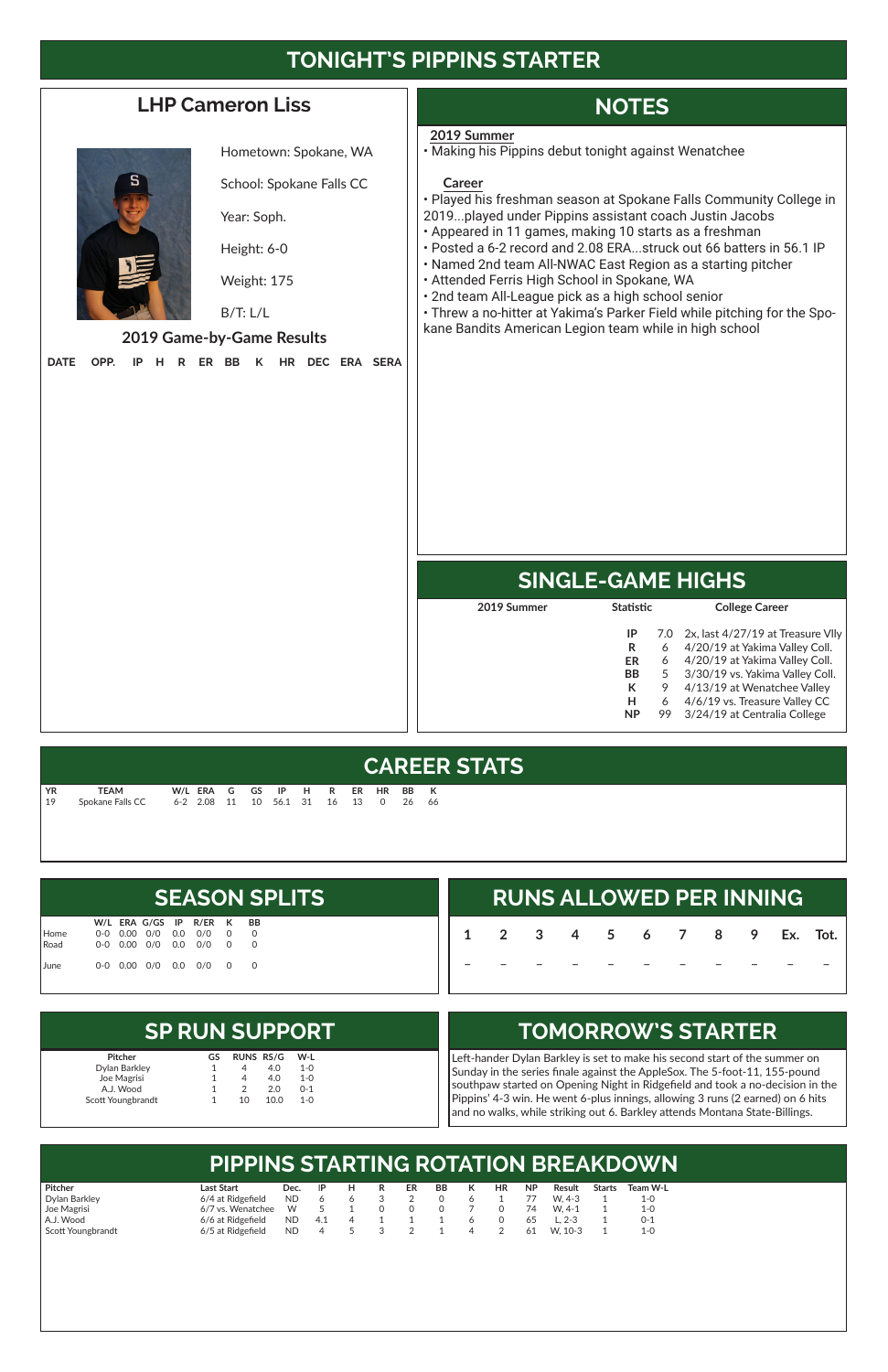# **PIPPINS BULLPEN**

| #11 Nick Brown, RHP     | 2019 stats: 1 G, 1-0, 0.00 ERA, 3.2 IP, 2 K/4 BB, .200 BAA                                                                                                                                    |                                                 |
|-------------------------|-----------------------------------------------------------------------------------------------------------------------------------------------------------------------------------------------|-------------------------------------------------|
| Hometown: Catoosa, OK   | 2019 summer: On the Pippins' opening day rosterearned the win in his season debut in<br>Ridgefield on June 5, tossing 3.2 innings of hitless relief.                                          | <b>Recent Appearances</b>                       |
| School: Pittsburg State |                                                                                                                                                                                               | $6/5$ @ RFD: W, 3.2 IP, 0 H, 0 ER,<br>4 BB, 2 K |
| Year: RS Sr.            | <b>Career:</b> Did not play for Division 2 Pittsburg State in Kansas in 2019 after briefly stepping<br>away from the sporthas one year of collegiate eligibility remainingpitched in 20 games |                                                 |
| Height: 6-4             | out of the bullpen for Pittsburg State in 2018, striking out 43 batters in 31 inningshad 50<br>strikeouts in 32 innings as a junior in 2017received a medical redshirt at Missouri State      |                                                 |
| Weight: 225             | in 2016 after breaking his ankleattended Catoosa (OK) HS in the Tulsa areasister,                                                                                                             |                                                 |
| B/T: R/R                | Tiffany, was an All-Conference softball player at Pittsburg State.                                                                                                                            |                                                 |
| Throws: FB, SL, CH      |                                                                                                                                                                                               |                                                 |
|                         |                                                                                                                                                                                               |                                                 |

| #4 Dylan Barkley, LHP          | 2019 stats: 1 GS, 3.00 ERA, 6 IP, 6 K/0 BB, .240 BAA                                                                                                                          |                                                   |
|--------------------------------|-------------------------------------------------------------------------------------------------------------------------------------------------------------------------------|---------------------------------------------------|
| Hometown: Missoula, MT         | 2019 summer: On the Pippins' opening day rosterstarted on Opening Day, posting a<br>quality start at Ridgefield (6+ IP, 2 ER).                                                | <b>Recent Appearances</b>                         |
| School: Montana State-Billings |                                                                                                                                                                               | $6/4$ @ RFD: 6+ IP, 6 H, 3 R (2 ER),<br>0 BB, 6 K |
| Year: RS Soph.                 | Career: Played his redshirt freshman season at Division 2 Montana State-Billings in<br>2019made 14 appearances (13 starts), and had a 7-2 record and 4.84 ERAstruck out       |                                                   |
| Height: 5-11                   | 59 batters in 67 innings, while walking 15ranked 8th in the Great Northwest Athletic<br>Conference in ERAled the conference with 92 fly ball outsattended Sentinel HS in Mis- |                                                   |
| Weight: 155                    | soula, MTplayed legion ball for the Missoula Mavericks, since the state of Montana does                                                                                       |                                                   |
| B/T: L/L                       | not sponsor HS baseball.                                                                                                                                                      |                                                   |
| Throws: FB, CH, CB             |                                                                                                                                                                               |                                                   |
|                                |                                                                                                                                                                               |                                                   |

| #26 Mark Finkelnburg, LHP | <b>2019 stats:</b>                                                                                                                                                                 |                           |
|---------------------------|------------------------------------------------------------------------------------------------------------------------------------------------------------------------------------|---------------------------|
| Hometown: Portland, OR    | 2019 summer: Joined the Pippins for the home-opening series against Wenatchee.                                                                                                     | <b>Recent Appearances</b> |
| School: Loyola Marymount  | Career: Played his redshirt junior season at Loyola Marymount in 2019appeared in 10                                                                                                |                           |
| Year: RS Sr.              | games, making 3 starts, and struck out 13 batters in 13 inningsappeared in the Lions'<br>NCAA regional against UCLA, tossing 0.2 of a scoreless inning against the #1 overall seed |                           |
| Height: 6-8               | in the tournamentappeared in 16 games, including 2 starts, in 2018missed the entire<br>2017 season due to offseason surgeryhad a 0.93 ERA as a freshman over 9.2 innings           |                           |
| Weight: 205               | attended Westview HS in Portland, OR1st team All-League pick as a HS seniorwas the                                                                                                 |                           |
| B/T: L/L                  | Oregon All-State Game MVP in 2015dad, Karl, played football at Washington State.                                                                                                   |                           |
|                           |                                                                                                                                                                                    |                           |

| #25 Jack Gonzales, LHP  | <b>2019 stats:</b>                                                                                                                                                            |                           |
|-------------------------|-------------------------------------------------------------------------------------------------------------------------------------------------------------------------------|---------------------------|
| Hometown: Oceanside, CA | 2019 summer: Joined the Pippins for the home-opening series against Wenatchee.                                                                                                | <b>Recent Appearances</b> |
| School: Dixie State     | <b>Career:</b> Played his sophomore season at Dixie State in 2019the only returning player                                                                                    |                           |
| Year: Jr.               | from the 2018 Pippins to the 2019 rosterstarted 13 games for Dixie State as a sopho-<br>more, striking out 51 batters in 58 inningshad a 6-3 recordpitched out of the bullpen |                           |
| Height: 6-3             | as a freshmanappeared in 22 games, including 3 starts, for the Pippins last summer<br>had a 3.04 ERA over 47.1 inningsposted a 2.48 ERA out of the bullpenheld eventual       |                           |
| Weight: 225             | WCL champion Corvallis to 2 runs over 7 innings in a start on the final day of the regular                                                                                    |                           |
| B/T: L/L                | seasonattended El Camino HS in Oceanside, CA.                                                                                                                                 |                           |
|                         |                                                                                                                                                                               |                           |
|                         |                                                                                                                                                                               |                           |

| #13 Ayden Adams, RHP            | 2019 stats: 1 G, 0.00 ERA, 0.2 IP, 1 K/0 BB, .000 BAA, 1 SV                                                                                                             |                             |
|---------------------------------|-------------------------------------------------------------------------------------------------------------------------------------------------------------------------|-----------------------------|
| Hometown: Federal Way, WA       | <b>2019 summer:</b> Joined the Pippins for the home-opening series against Wenatchee<br>picked up the save in his debut on 6/7 against Wenatchee.                       | <b>Recent Appearances</b>   |
| School: Everett Community Coll. |                                                                                                                                                                         | 6/7 v. WEN: SV, 0.2 IP, 1 K |
| Year: Soph.                     | Career: Played his freshman season at Everett (Wash.) Community College in 2019<br>appeared in 15 games out of the bullpen, posting a 2-0 record and 3.16 ERAstruck out |                             |
| Height: 6-2                     | 35 batters in 31.1 innings, and collected four savesattended Todd Beamer HS in Federal<br>Way, WA2nd team All-League selection as a HS senior in 2018.                  |                             |
| Weight: 190                     |                                                                                                                                                                         |                             |
| B/T: R/R                        |                                                                                                                                                                         |                             |
| Throws: FB, CH, CB              |                                                                                                                                                                         |                             |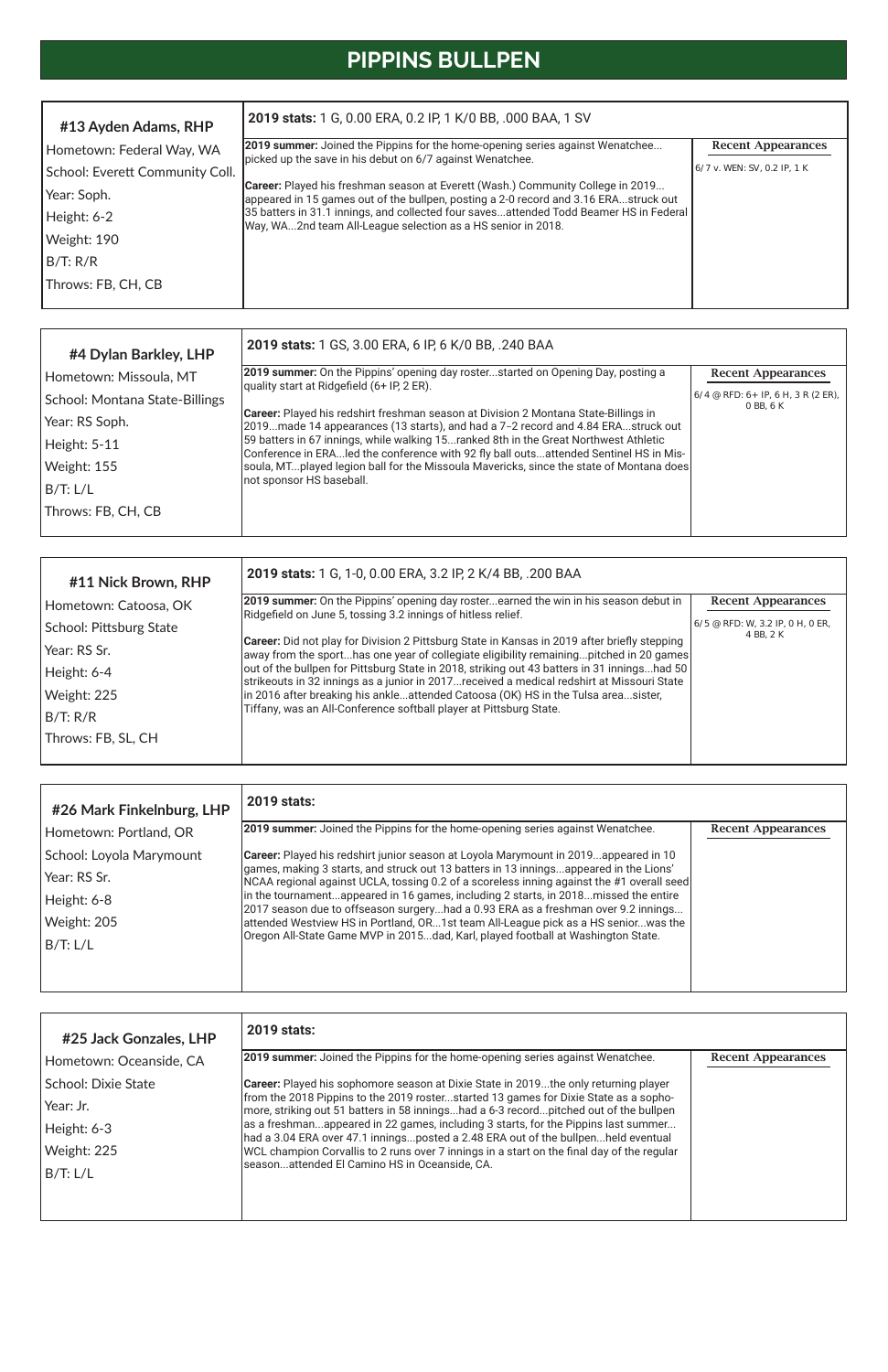# **PIPPINS BULLPEN**

| #15 Scott Youngbrandt, RHP | 2019 stats: 1 GS, 4.50 ERA, 4 IP, 4 K/1 BB, .294 BAA                                                                                                                           |                                                  |
|----------------------------|--------------------------------------------------------------------------------------------------------------------------------------------------------------------------------|--------------------------------------------------|
| Hometown: Tinley Park, IL  | [2019 summer: On the Pippins' opening day rosterone of 2 two-way players on the roster.]                                                                                       | <b>Recent Appearances</b>                        |
| School: Saint Louis        | <b>Career:</b> Played his freshman season at Saint Louis in 2019only appeared in 3 games as                                                                                    | $6/5$ @ RFD: 4 IP, 5 H, 3 R (2 ER),<br>1 BB. 4 K |
| Year: Sophomore            | a pitcher, playing primarily as a position playerhad a 13.50 ERA over 2.2 inningsposted<br>a 1-1 record in 3 gamesattended Victor J. Andrew HS in Tinley Park, IL, a suburb of |                                                  |
| Height: 6-0                | Chicagonamed Conference Pitcher of the Year as a HS junior.                                                                                                                    |                                                  |
| Weight: 185                |                                                                                                                                                                                |                                                  |
| B/T: R/R                   |                                                                                                                                                                                |                                                  |
| Throws: FB, SNK, SPL, SL   |                                                                                                                                                                                |                                                  |

| #44 A.J. Wood, RHP         | 2019 stats: 1 GS, 2.07 ERA, 4.1 IP, 6 K/1 BB, .235 BAA                                                                                                                      |                                              |
|----------------------------|-----------------------------------------------------------------------------------------------------------------------------------------------------------------------------|----------------------------------------------|
| Hometown: Sacramento, CA   | <b>2019 summer:</b> On the Pippins' opening day roster.                                                                                                                     | <b>Recent Appearances</b>                    |
| School: Central Washington | Career: Played his junior season at Central Washington in 2019made 13 appearances,                                                                                          | $6/6$ @ RFD: 4.1 IP, 4 H, 1 ER, 1 BB,<br>6 K |
| Year: Senior               | including 1 startpitched primarily as a long relieverhad a 5.18 ERA in 33 innings of<br>work, striking out 44 batters and walking 29played his sophomore season at Cosumnes |                                              |
| Height: 6-3                | River College, a junior college in Sacramento, CAplayed his freshman year at Oregon<br>Tech in 2017was originally recruited to Oregon Tech as a first baseman, but moved to |                                              |
| Weight: 228                | the moundattended McClatchy HS in Sacramentoplayed 3 sports in HS: football, bas-                                                                                           |                                              |
| B/T: R/R                   | ketball, and baseball.                                                                                                                                                      |                                              |
| Throws: SNK, SL, CB, CH    |                                                                                                                                                                             |                                              |
|                            |                                                                                                                                                                             |                                              |

| #28 Mark Woinarowicz, RHP  | 2019 stats: 2 G, 1-1, 3.17 ERA, 5.2 IP, 7 K/0 BB, .190 BAA                                                                                                                             |                                                                                                     |
|----------------------------|----------------------------------------------------------------------------------------------------------------------------------------------------------------------------------------|-----------------------------------------------------------------------------------------------------|
| Hometown: Yorba Linda, CA  | 2019 summer: On the Pippins' opening day rosterearned the first win of the 2019 sea-<br>son on Opening Day in Ridgefield.                                                              | <b>Recent Appearances</b>                                                                           |
| School: Cal State East Bay |                                                                                                                                                                                        | $(6/4 \oslash$ RFD: W, 2 IP, 1 H, 0 ER, 3 K $\mid$<br>$(6/6 \oslash$ RFD: L, 3.2 IP, 3 H, 2 ER, 4 K |
| Year: Junior               | <b>Career:</b> Played his sophomore season at Division 2 Cal State East Bay in 2019was the<br>team's top reliever, leading the Pioneers in ERA (2.61) and saves (8)had an ERA of 1.63  |                                                                                                     |
| Height: 6-2                | before his final appearance of the season, in which he allowed 5 ER in 2.2 inningstied<br>for 3rd in the California Collegiate Athletics Association with his 8 saves in 2019initially |                                                                                                     |
| Weight: 185                | attended Saint Mary's College in Californiagraduated from Servite HS in Anaheim, CA.                                                                                                   |                                                                                                     |
| B/T: R/R                   |                                                                                                                                                                                        |                                                                                                     |
| Throws: FB, SL, SPL        |                                                                                                                                                                                        |                                                                                                     |
|                            |                                                                                                                                                                                        |                                                                                                     |

| #40 Ty Pohlmann, RHP   | 2019 stats: 2 G, 1.92 ERA, 4.2 IP, 3 K/2 BB, .250 BAA                                                                                                                     |                                                                             |
|------------------------|---------------------------------------------------------------------------------------------------------------------------------------------------------------------------|-----------------------------------------------------------------------------|
| Hometown: Gilbert, AZ  | <b>2019 summer:</b> On the Pippins' opening day roster.                                                                                                                   | <b>Recent Appearances</b>                                                   |
| School: UNLV           | <b>Career:</b> Played his freshman season at UNLV in 2019made 8 appearances, including 3                                                                                  | $6/5$ @ RFD: 1.1 IP, 1 H, 0 ER, 1 K<br>6/7 v. WEN: 3.1 IP, 3 H, 1 ER, 2 BB, |
| Year: Soph.            | startspitched 12.1 innings and had an 8.76 ERAended his season with a scoreless in-<br>ning against Fresno State in the Mountain West Conference tournamentattended Perry | 2 K                                                                         |
| Height: 6-4            | [HS in Gilbert, AZWas a 1st-team All-Region selection as a HS senior, as well as a Class<br>6A All-Starfather, Dave, swam collegiately at UC Irvine and Arizona State.    |                                                                             |
| Weight: 230            |                                                                                                                                                                           |                                                                             |
| B/T: R/R               |                                                                                                                                                                           |                                                                             |
| Throws: FB, SL, CH, CB |                                                                                                                                                                           |                                                                             |
|                        |                                                                                                                                                                           |                                                                             |

| #20 Joe Magrisi, RHP        | 2019 stats: 2 G/1 GS, 0.00 ERA, 6 IP, 10 K/0 BB, .056 BAA, 1 SV                                                                                                                 |                                                                    |
|-----------------------------|---------------------------------------------------------------------------------------------------------------------------------------------------------------------------------|--------------------------------------------------------------------|
| Hometown: San Diego, CA     | 2019 summer: On the Pippins' opening day rosterpicked up the first save of the year on<br>Opening Night in Ridgefieldearned his first win in the home opener against Wenatchee, | <b>Recent Appearances</b>                                          |
| School: Cal State Fullerton | allowing 1 hit in 5 shutout innings.                                                                                                                                            | $6/4$ @ RFD: SV, 1 IP, 0 H, 3 K<br>6/7 v. WEN: W, 5 IP, 1 H, 0 ER, |
| Year: Soph.                 | Career: Played his freshman season at Cal State Fullerton in 2019made 11 appearanc-                                                                                             | 0 BB, 7 K                                                          |
| Height: 6-2                 | es for the Titans, pitching 21.1 inningsstruck out 22 batters and walked 8tossed 4<br>scoreless innings in his final appearance of the seasongraduated from Torrey Pines HS     |                                                                    |
| Weight: 210                 | in San Diego, CAset a San Diego HS record his senior year by pitching 54.2 consecutive                                                                                          |                                                                    |
| B/T: R/R                    | scoreless inningsbroke the record set by 3-time MLB All-Star David Wellswent 12-0<br>with a 0.75 ERA and 130 strikeouts in 93 innings as a senior to earn San Diego CIF Player  |                                                                    |
| Throws: FB, CB, CH          | of the Year honorsalso hit in high school, hitting 8 homers and driving in 28 runs as a<br>seniorfor his HS career, went 28-3 with a 1.26 ERA.                                  |                                                                    |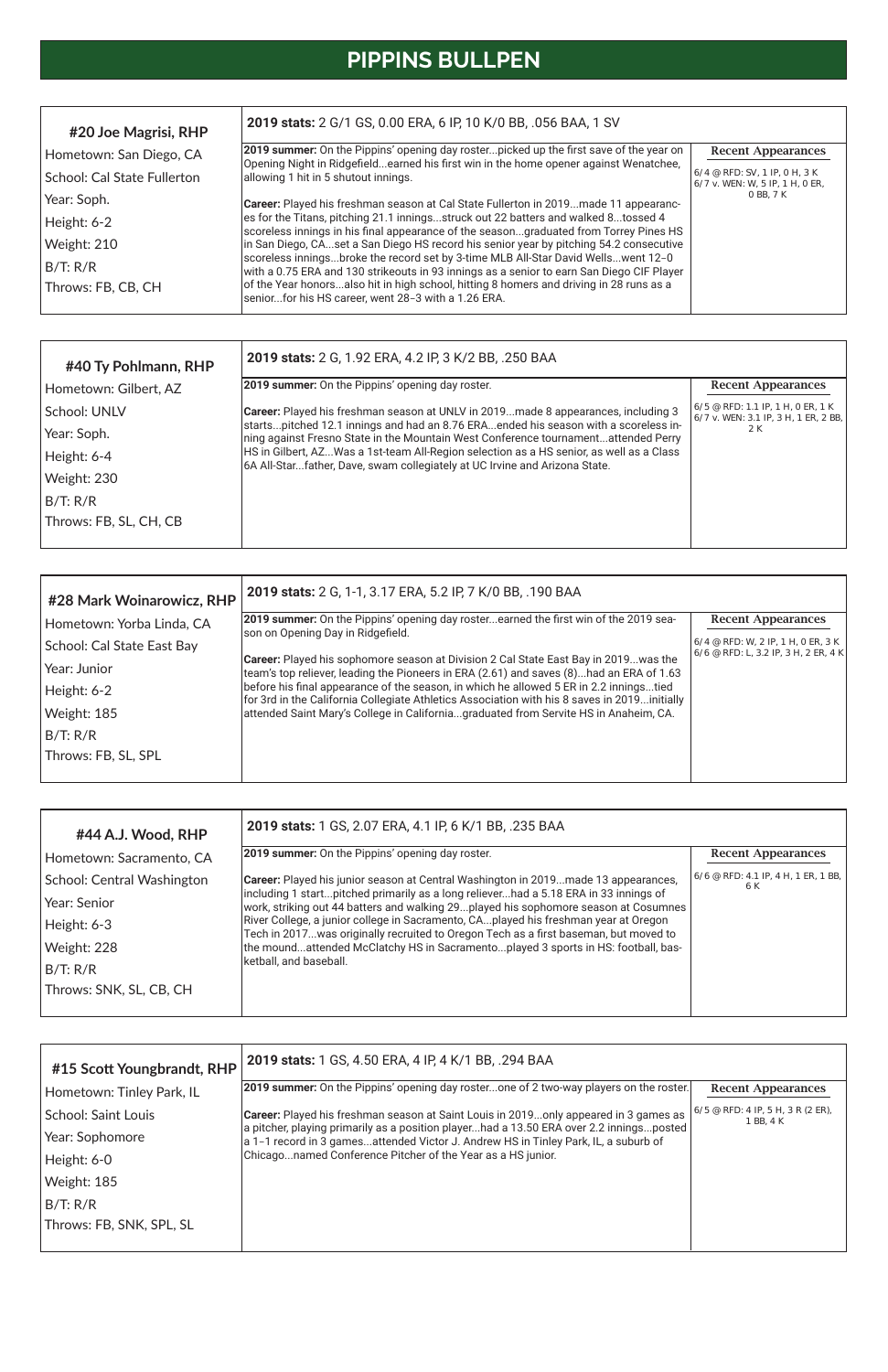#### TEAM PITCHING

Most runs allowed, game 3 (3x, last 6/6 at Ridgefield) Most runs allowed, extra-inning game Most runs allowed, single inning<br>
Most hits allowed, game<br>  $\frac{3}{2}$  (2nd, 6/5 at Ridgefield)<br>  $\frac{7}{2}$  (2x, last 6/6 at Ridgefield) Most hits allowed, game<br>
Most hits allowed, inning<br>  $\frac{7 (2x) \text{ last } 6/6 \text{ at Ridgefield}}{3 (2x) \text{ last } 4\text{th, } 6/6 \text{ at Ridgefield}}$ Fewest hits allowed, game Fewest hits allowed, extra-inning game<br>Most doubles allowed Most doubles allowed<br>Most doubles allowed, inning<br> $2 (6/6$  at Ridgefield)<br> $1 (3x, last 5th, 6/6$  at Ridgefield) Most doubles allowed, inning 1 (3x, last 5th, 6/6 at Ridgefield)<br>Most triples allowed 1 (6/7 vs. Wenatchee) Most triples allowed<br>
Most triples allowed, inning<br>  $1 (6/7 vs.$  Wenatchee)<br>  $1 (6th, 6/7 vs.$  Wenatchee) Most home runs allowed<br>
Most home runs allowed, inning<br>
2 (2nd, 6/5 at Ridgefield)<br>
2 (2nd, 6/5 at Ridgefield) Most home runs allowed, inning<br>
Most extra-base hits allowed<br>
2 (2x, last 6/6 at Ridgefield)<br>
3 (2x, last 6/6 at Ridgefield) Most extra-base hits allowed 3 (2x, last 6/6 at Ridgefield)<br>Most extra-base hits allowed, inning 2 (2nd, 6/5 at Ridgefield) Most extra-base hits allowed, inning<br>Most walks issued Most walks issued, inning<br>
Fewest walks issued, game<br>  $2 (5th, 6/5$  at Ridgefield)<br>  $0 (6/4$  at Ridgefield) Fewest walks issued, game Fewest walks issues, extra-inning game Most strikeouts, extra-inning game Fewest strikeouts, extra-inning game

 $3$  (2x, last 4th,  $6/6$  at Ridgefield)<br>4 ( $6/7$  vs. Wenatchee)

1 (6th,  $6/7$  vs. Wenatchee)<br>2 (6/5 at Ridgefield)  $5(6/5$  at Ridgefield)<br>2 (5th,  $6/5$  at Ridgefield)

 $12 (6/4$  at Ridgefield)

#### INDIVIDUAL PITCHING

Most innings pitched as a starter  $6+$  (Dylan Barkley,  $6/4$  at Ridgefield)<br>Most innings pitched as a reliever  $3.2$  (2x, last Woinarowicz,  $6/6$  at R'fld) 3.2 (2x, last Woinarowicz, 6/6 at R'fld) Shortest start, non-injury related 4 (Scott Youngbrandt, 6/5 at Ridgefield)<br>Most hits allowed as a starter 6 (Dylan Barkley, 6/4 at Ridgefield) Most hits allowed as a starter  $\begin{array}{r} 6 \text{ (Dylan Barkley, 6/4 at Ridgefield)} \\ \text{Most hits allowed as a reliever} \qquad 3 \text{ (2x, last Pohlmann, 6/7 vs. Wenatchee)} \end{array}$ 3 (2x, last Pohlmann, 6/7 vs. Wenatchee) Most earned runs allowed as a SP 2 (2x, last Youngbrandt, 6/5 at Ridgefield)<br>Most earned runs allowed as a RP 2 (Mark Woinarowicz, 6/6 at Ridgefield) Most earned runs allowed as a RP 2 (Mark Woinarowicz, 6/6 at Ridgefield)<br>Most home runs allowed 2 (Scott Youngbrandt, 6/5 at Ridgefield) Most home runs allowed 2 (Scott Youngbrandt, 6/5 at Ridgefield)<br>Most strikeouts as a starter 2 (Joe Magrisi, 6/7 vs. Wenatchee) Most strikeouts as a starter 7 (Joe Magrisi, 6/7 vs. Wenatchee)<br>Most strikeouts as a reliever 4 (Mark Woinarowicz, 6/6 at Ridgefield) Most strikeouts as a reliever 4 (Mark Woinarowicz, 6/6 at Ridgefield)<br>Most walks allowed as a starter 1 (2x, last Wood, 6/6 at Ridgefield) Most walks allowed as a starter 1 (2x, last Wood, 6/6 at Ridgefield)<br>Most walks allowed as a reliever 1 (Nick Brown, 6/5 at Ridgefield) Most walks allowed as a reliever  $\frac{4}{2}$  (Nick Brown, 6/5 at Ridgefield)<br>Most extra-base hits allowed  $\frac{2}{2}$  (2x, last Wood, 6/6 at Ridgefield) Most extra-base hits allowed<br>Most pitches thrown as a starter 27 (Dylan Barkley, 6/4 at Ridgefield) Most pitches thrown as a starter 77 (Dylan Barkley, 6/4 at Ridgefield)<br>Most pitches thrown as a reliever 59 (Nick Brown, 6/5 at Ridgefield) Most pitches thrown as a reliever 59 (Nick Brown, 6/5 at Ridgefield)<br>Most wild pitches 1 (Ty Pohlmann, 6/7 vs. Wenatchee) Most wild pitches 1 (Ty Pohlmann, 6/7 vs. Wenatchee)<br>Most hit batsmen 1 (Joe Magrisi, 6/7 vs. Wenatchee) 1 (Joe Magrisi, 6/7 vs. Wenatchee)

# **PIPPINS PITCHING: HIGHS AND LOWS**

| 1 2 3 4 5 6 7 8 9 Ex. Tot.  |  |  |  |  |  |  |
|-----------------------------|--|--|--|--|--|--|
| YVP 1 1 0 0 6 1 4 3 4 0 20  |  |  |  |  |  |  |
| Opp. 0 3 1 1 1 2 0 2 0 0 10 |  |  |  |  |  |  |

#### **PIPPINS COMPOSITE SEASON LINESCORE**

| <b>North Division</b>     | Home Away |         | <b>OVR</b> | <b>South Division</b>      | Home    | Awav    | <b>OVR</b> |
|---------------------------|-----------|---------|------------|----------------------------|---------|---------|------------|
| <b>Bellingham Bells</b>   | $0 - 0$   | $0 - 0$ | $0 - 0$    | Bend Elks                  | $0 - 0$ |         | $0 - 0$    |
| Kelowna Falcons           | $0 - 0$   | $0 - 0$ | $0 - 0$    | Corvallis Knights          | $0 - 0$ | $0 - 0$ | $0 - 0$    |
| Port Angeles Lefties      | $0 - 0$   | $0 - 0$ | $0 - 0$    | <b>Cowlitz Black Bears</b> |         | $0 - 0$ | $0 - 0$    |
| Victoria HarbourCats      | $0 - 0$   | $0 - 0$ | $0 - 0$    | <b>Portland Pickles</b>    |         | $0 - 0$ | $0 - 0$    |
| <b>Wenatchee AppleSox</b> | $1 - 0$   | $0 - 0$ | $1 - 0$    | <b>Ridgefield Raptors</b>  | $0 - 0$ | $2 - 1$ | $2 - 1$    |
|                           |           |         |            |                            |         |         |            |

#### PIPPINS RECORD BY OPPONENT **PIPPINS RECORD BY OPPONENT**

| <b>NORTH</b>                                                                    |                |              |           | ГH          |                |             |           |  |
|---------------------------------------------------------------------------------|----------------|--------------|-----------|-------------|----------------|-------------|-----------|--|
|                                                                                 | W              | L            | <b>GB</b> |             | W              | L           | <b>GB</b> |  |
| <b>Yakima Valley</b>                                                            | 3              | 1            |           | Walla Walla | $\overline{4}$ | $\mathbf 0$ |           |  |
| Bellingham                                                                      | 3              | $\mathbf{1}$ |           | Bend        | 2              | 2           | 2.0       |  |
| Port Angeles                                                                    | $\overline{2}$ | 2            | 1.0       | Portland    | 2              | 2           | 2.0       |  |
| Victoria                                                                        | $\overline{2}$ | 2            | 1.0       | Ridgefield  | 2              | 2           | 2.0       |  |
| Wenatchee                                                                       | 1              | 3            | 2.0       | Cowlitz     | 1              | 3           | 3.0       |  |
| Kelowna                                                                         | 1              | 3            | 2.0       | Corvallis   | 1              | 3           | 3.0       |  |
| $X =$ First half Champion<br>Y = Second half Champion<br>$Z =$ Clinched playoff |                |              |           |             |                |             |           |  |

#### **WCL FIRST HALF STANDINGS**

# **PIPPINS PITCHING BREAKDOWN**

#### **INHERITED RUNNERS**

#### **QUALITY START LOG**

#### **APPEARANCES BY INNING**

|                                    | W-L |  | ERA R ER IP | BB K | <b>HR</b> |
|------------------------------------|-----|--|-------------|------|-----------|
| Starters 1-0 2.36 7 5 19.1 2 23 3  |     |  |             |      |           |
| Relievers 2-1 1.78 3 3 15.2 6 17 1 |     |  |             |      |           |

|                  | IR | <b>IRS</b> | IRS % |
|------------------|----|------------|-------|
| Ayden Adams      | 1  |            | 0.0   |
| Ty Pohlmann      | 1  |            | 0.0   |
| Mark Woinarowicz |    |            | O.O   |

|                | $\mathbf{1}$ |              | 2 3 4 5 6 7 8  |              |              |              |                     |                     | 9 | Ex. |
|----------------|--------------|--------------|----------------|--------------|--------------|--------------|---------------------|---------------------|---|-----|
| Adams          |              |              |                |              |              |              |                     |                     | 1 |     |
| <b>Barkley</b> | $\mathbf{1}$ |              | 1 1 1 1 1 1    |              |              |              |                     |                     |   |     |
| <b>Brown</b>   |              |              |                |              | $\mathbf{1}$ |              | $1 \quad 1 \quad 1$ |                     |   |     |
| Magrisi        | $\mathbf{1}$ |              | $1 \quad 1$    | 1            | $\mathbf{1}$ |              |                     |                     | 1 |     |
| Pohlmann       |              |              |                |              |              | $\mathbf{1}$ |                     | $1 \quad 2 \quad 2$ |   |     |
| Woinarowicz    |              |              |                |              | $\mathbf{1}$ |              | $1 \quad 2 \quad 2$ |                     |   |     |
| Wood           | $\mathbf{1}$ | $\mathbf{1}$ | $\overline{1}$ | $\mathbf{1}$ | $\mathbf{1}$ |              |                     |                     |   |     |
| Youngbrandt    | 1            | $\mathbf{1}$ | $\mathbf{1}$   | 1            |              |              |                     |                     |   |     |
|                |              |              |                |              |              |              |                     |                     |   |     |

**Dylan Barkley (1):**  6/4 @ RFD: 6+ IP, 6 H, 3 R (2 ER), 0 BB, 6 K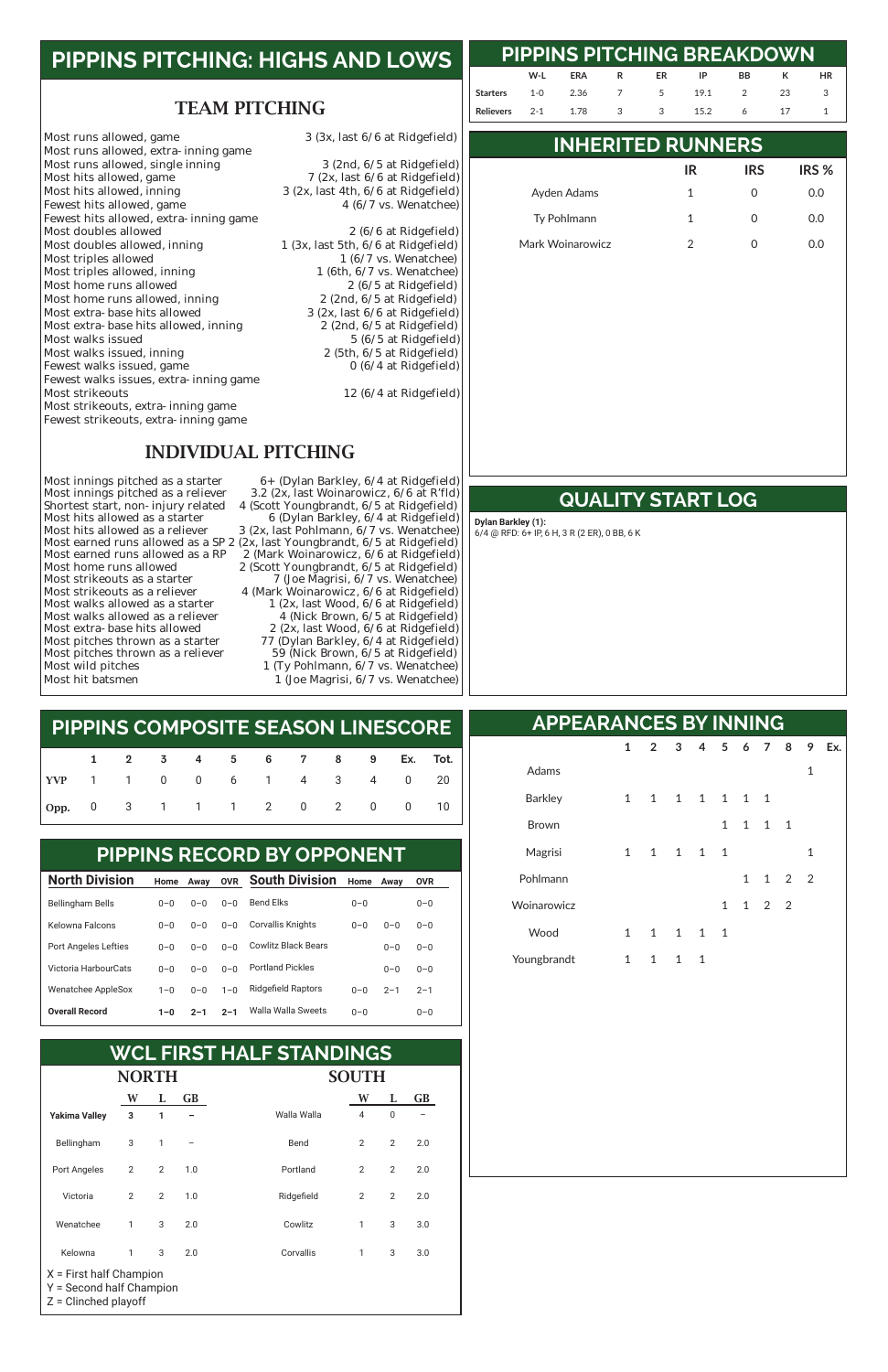| #36 Daniel Cipriano, INF       | 2019 stats: 8-for-17, 1 2B/1 HR, 4 RBI, 1 BB/6 K                                                                                                                                                                                                        |                                                                                                                                                |  |
|--------------------------------|---------------------------------------------------------------------------------------------------------------------------------------------------------------------------------------------------------------------------------------------------------|------------------------------------------------------------------------------------------------------------------------------------------------|--|
| Hometown: Agoura Hills, CA     | [2019 summer: On the Pippins' opening day rosterdrove in the go-ahead run in the 8th<br>inning on Opening Day in Ridgefieldhit the Pippins' first home run of the season, a 2-run                                                                       | Last game: 2-4, RBI, 2 K                                                                                                                       |  |
| School: Montana State-Billings | homer, in the 7th inning at Ridgefield on June 5.                                                                                                                                                                                                       | Last week: 8-17, 2B, HR, 4 RBI                                                                                                                 |  |
| Year: Sr.                      | <b>Career:</b> Played his junior season at Montana State-Billings in 2019named the Great                                                                                                                                                                | Last HR: 6/5 at Ridgefield                                                                                                                     |  |
| Height: 6-3                    | Northwest Athletic Conference Player of the Year after capturing the league's triple<br>crownhit .405 with 18 home runs and 52 RBIsalso led the GNAC in on-base percent-                                                                                | <b>Season Highs</b>                                                                                                                            |  |
| Weight: 245                    | age, slugging percentage, runs, and total basesset a school record by reaching base in                                                                                                                                                                  | H: 3 (6/5 at Ridgefield)<br>$R: 1$ (6/5 at Ridgefield)                                                                                         |  |
| B/T: R/R                       | 41 straight games between late February and early Maypreviously, he spent a semester<br>at Cal State Northridge, and two years at Moorpark College, a junior college in California<br>attended Agoura HS in Agoura Hills, CA, northwest of Los Angeles. | HR: 1 (6/5 at Ridgefield)<br>RBI: 1 (2x, last 6/7 vs. Wenatchee)<br>SB:<br>BB: $1(6/5$ at Ridgefield)<br>K: $2$ (3x, last $6/7$ vs. Wenatchee) |  |

# **PIPPINS HITTERS**

| #2 Owen Cobb, INF     | 2019 stats: 7-for-13, 1 3B/1 HR, 4 RBI, 0 BB/4 K, 1/1 SB                                                                                                                                |                                                                                                                                                         |
|-----------------------|-----------------------------------------------------------------------------------------------------------------------------------------------------------------------------------------|---------------------------------------------------------------------------------------------------------------------------------------------------------|
| Hometown: Seattle, WA | 2019 summer: On the Pippins' opening day rosterhit his first homer of the summer, a<br>go-ahead solo shot, on June 6 at Ridgefield.                                                     | Last game: 3-4, RBI, SB                                                                                                                                 |
| School: Stanford      |                                                                                                                                                                                         | Last week: 7-13, 3B, HR, 4 RBI                                                                                                                          |
| Year: Fr.             | <b>Career:</b> Played his senior season at Seattle's Garfield High School in 2019drafted in the<br>37th round of the 2019 MLB Draft by the San Diego Padressigned to play college base- | Last HR: 6/6 at Ridgefield                                                                                                                              |
| Height: 6-2           | ball at Stanford starting in the fallnamed to the 2019 Seattle Times All-Baseball team<br>lhit .446 as a senior with 25 RBIsstole 14 bases.                                             | <b>Season Highs</b><br>H: 3 (2x, last 6/7 vs. Wenatchee)                                                                                                |
| Weight: 180           |                                                                                                                                                                                         | $\mathbf{R}$ : 2 (6/5 at Ridgefield)                                                                                                                    |
| B/T: R/R              |                                                                                                                                                                                         | HR: 1 (6/6 at Ridgefield)<br> RBI: 2 (6/5 at Ridgefield)<br>$\overline{\text{SB}}$ : 1 (6/7 vs. Wenatchee)<br>IBB:<br>K: 2 (2x, last 6/6 at Ridgefield) |

| #19 Henry Gargus, 1B/OF | 2019 stats: 0-for-4, 0 BB/0 K                                                                                                                                                                     |                              |
|-------------------------|---------------------------------------------------------------------------------------------------------------------------------------------------------------------------------------------------|------------------------------|
| Hometown: Yakima, WA    | 2019 summer: On the Pippins' opening day rostermissed the first series of the year due<br>to academic obligations.                                                                                | Last game: 0-4               |
| School: Stanford        |                                                                                                                                                                                                   | Last week: 0-4               |
| Year: Fr.               | <b>Career:</b> Played his senior season at Yakima's Davis High School in 2019signed to play<br>college baseball at Stanford starting in the fallranked by Baseball America as the 293rd- Last HR: |                              |
| Height: 6-0             | best prospect eligible for the 2019 MLB Draftnamed League Player of the Year as a<br>seniorhit .509 with a 1.542 OPSwalked 21 times to 5 strikeoutsplayed in the 2018                             | <b>Season Highs</b><br>H:    |
| Weight: 205             | Perfect Game All-American Classic in San Diegowon the home run derby at the 2018                                                                                                                  | R:                           |
| B/T: L/L                | Area Code Games in Long Beach, CA.<br> K:                                                                                                                                                         | IHR:<br>RBI:<br>ISB:<br>IBB: |

| #21 Riley Gill, OF       | 2019 stats: 3-for-11, 2 RBI, 1 BB/7 K, 1/1 SB                                                                                                                              |                                                                                                                                        |
|--------------------------|----------------------------------------------------------------------------------------------------------------------------------------------------------------------------|----------------------------------------------------------------------------------------------------------------------------------------|
| Hometown: Sammamish, WA  | <b>2019 summer:</b> On the Pippins' opening day roster.                                                                                                                    | Last game: DNP                                                                                                                         |
| School: Bellevue College | Career: Played his redshirt freshman season at Bellevue (Wash.) College in 2019hit .297<br>with 20 RBIs and 9 stolen basesnamed 2nd team All-NWAC North Region in the out- | Last week: 3-11, 2 RBI, BB, 7 K                                                                                                        |
| Year: RS Soph.           | fieldspent his true freshman season as a redshirt at San Franciscoattended Skyline HS Last HR:                                                                             |                                                                                                                                        |
| Height: 5-6              | In Sammamish, WA4-time All-League selection in high school.                                                                                                                | <b>Season Highs</b>                                                                                                                    |
| Weight: 170              |                                                                                                                                                                            | H: $1$ (3x, last $6/6$ at Ridgefield)<br>R: $1(6/4$ at Ridgefield                                                                      |
| B/T: R/R                 |                                                                                                                                                                            | HR:<br>RBI: $1$ (2x, last $6/6$ at Ridgefield)<br>SB: 1 (6/5 at Ridgefield)<br>BB: $1(6/5$ at Ridgefield)<br>K: $3(6/5$ at Ridgefield) |

| #35 Tommy Davis, INF           | 2019 stats: 1-for-7, 1 RBI, 0 BB/3 K                                                                                                                                                                                                                                                                                                                 |                                                                 |
|--------------------------------|------------------------------------------------------------------------------------------------------------------------------------------------------------------------------------------------------------------------------------------------------------------------------------------------------------------------------------------------------|-----------------------------------------------------------------|
| Hometown: Federal Way, WA      | <b>2019 summer:</b> On the Pippins' opening day roster.                                                                                                                                                                                                                                                                                              | Last game: DNP                                                  |
| School: Lower Columbia College | <b>Career:</b> Played his freshman season at Lower Columbia College in 2019won the 2019                                                                                                                                                                                                                                                              | Last week: 1-7, RBI, 3 K                                        |
| Year: Soph.                    | Northwest Athletic Conference Championship with the Red Devils in 2019played in 22<br>games, hitting .264 with an .834 OPSattended Todd Beamer HS in Federal Way, WA<br>named a 1st-team All-League designated hitter in high schoololder brother, Taylor,<br>played at Lower Columbia and Gonzaga, and also pitched for the WCL's Bellingham Bells. | Last HR:                                                        |
| Height: 5-11                   |                                                                                                                                                                                                                                                                                                                                                      | <b>Season Highs</b>                                             |
| Weight: 180                    |                                                                                                                                                                                                                                                                                                                                                      | H: 1 (6/4 at Ridgefield)<br>$\mathbf{R:}$ 1 (6/4 at Ridgefield) |
| B/T: R/R                       |                                                                                                                                                                                                                                                                                                                                                      | HR:<br>RBI: 1 (6/4 at Ridgefield)                               |
|                                |                                                                                                                                                                                                                                                                                                                                                      | SB:<br>IBB:<br>$K: 2(6/4$ at Ridgefield                         |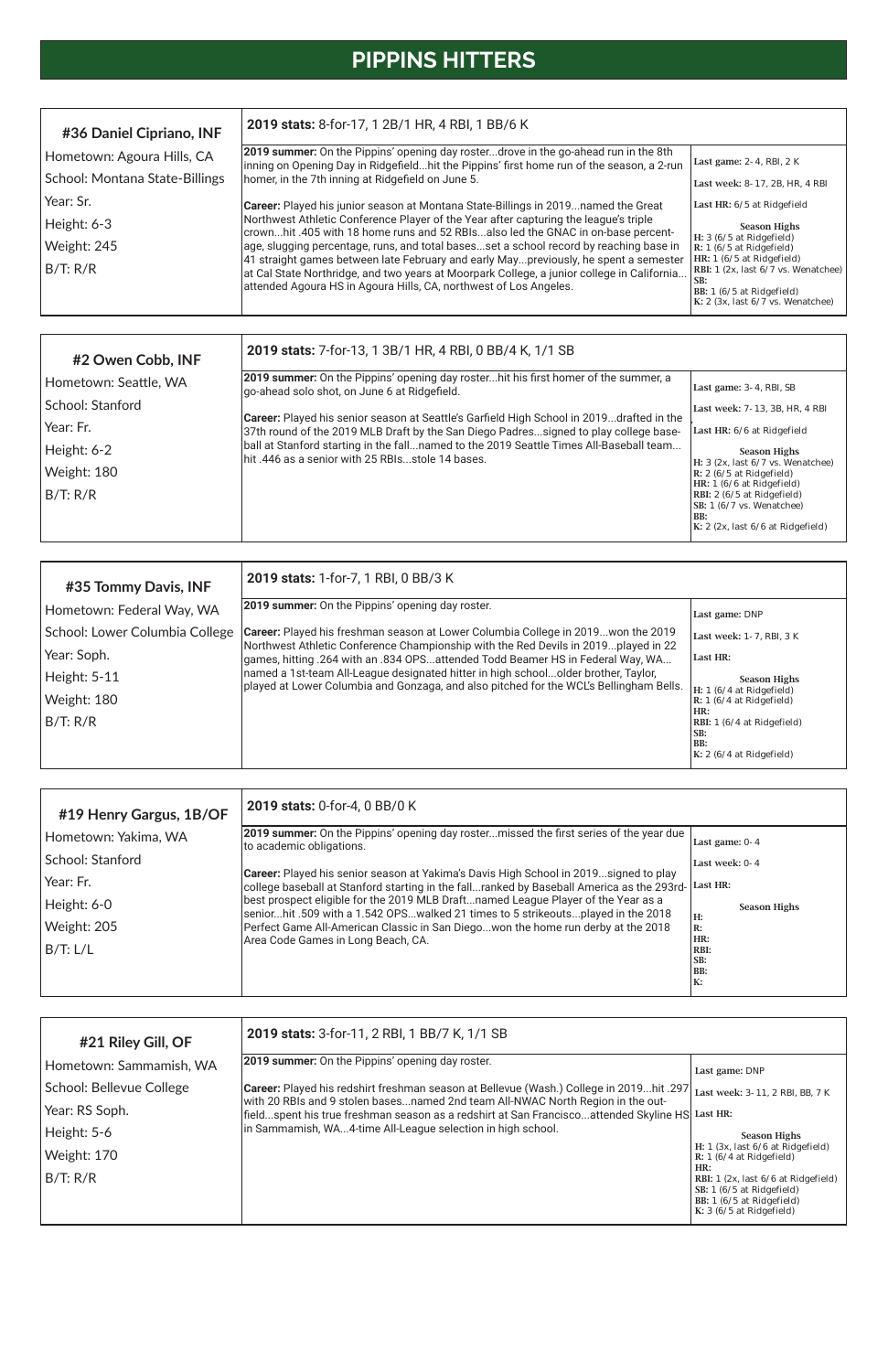# **PIPPINS HITTERS**

| #20 Joe Magrisi, INF/OF            | 2019 stats: 0-for-8, 0 BB/2 K                                                                                                                                             |                                        |
|------------------------------------|---------------------------------------------------------------------------------------------------------------------------------------------------------------------------|----------------------------------------|
| Hometown: San Diego, CA            | <b>2019 summer:</b> On the Pippins' opening day roster.                                                                                                                   | Last game: DNP                         |
| <b>School: Cal State Fullerton</b> | <b>Career:</b> Played his freshman season at Cal State Fullerton in 2019, exclusively as a pitch-                                                                         | Last week: 0-8, 2 K                    |
| Year: Soph.                        | erplayed both ways at Torrey Pines HS in San Diegoas a senior at Torrey Pines, hit 8<br>homers and drove in 28 RBIswas named the San Diego CIF Player of the Year as a HS | Last HR:                               |
| Height: 6-2                        | Isenior.                                                                                                                                                                  | <b>Season Highs</b>                    |
| Weight: 210                        |                                                                                                                                                                           | Н:<br>R:                               |
| B/T: R/R                           |                                                                                                                                                                           | HR:<br>RBI:                            |
|                                    |                                                                                                                                                                           | SB:<br>BB:<br>K: $2(6/5$ at Ridgefield |

| #14 Christian Padilla, OF | 2019 stats: 2-for-5, 1 2B, 0 BB/1 K                                                                                                                                                                       |                                                         |
|---------------------------|-----------------------------------------------------------------------------------------------------------------------------------------------------------------------------------------------------------|---------------------------------------------------------|
| Hometown: Eagle, ID       | 2019 summer: Joined the Pippins for the home-opening series against Wenatchee.                                                                                                                            | Last game: 2-5, 2B, 3 R, 1 K                            |
| School: Boise State       | <b>Career:</b> Played his sophomore season at Spokane Falls Community College in 2019                                                                                                                     | Last week: 2-5, 2B, 3 R, 1 K                            |
| Year: Jr.                 | signed to join the upstart Boise State baseball program when the Broncos restart play<br>in the spring of 2020was a 1st-team All-NWAC East Region selection in the outfield in                            | Last HR:                                                |
| Height: 5-11              | 2019…hit .297 with 5 home runs and 32 RBIs…was 20-for-21 in stolen bases…tied for 7th<br>$\lim$ the NWAC with his 20 stealshit 8 home runs as a freshman, and was named 2nd team H: 2 (6/7 vs. Wenatchee) | <b>Season Highs</b>                                     |
| Weight: 170               | All-NWAC East Region as a utility playerattended Eagle (ID) HS, in a suburb of Boise.                                                                                                                     | $\mathbf{R: } 3 \times 6/7$ vs. Wenatchee)              |
| B/T: R/R                  |                                                                                                                                                                                                           | HR:<br>RBI:<br>SB:<br>l BB:<br>K: 1 (6/7 vs. Wenatchee) |

| #22 Tanner Parker, INF         | 2019 stats: 1-for-12, 1 BB/3 K                                                                                                                                                        |                                                                                          |
|--------------------------------|---------------------------------------------------------------------------------------------------------------------------------------------------------------------------------------|------------------------------------------------------------------------------------------|
| Hometown: Spokane, WA          | <b>2019 summer:</b> On the Pippins' opening day roster.                                                                                                                               | Last game: $0-4$ , K                                                                     |
| School: Middle Tennessee State | <b>Career:</b> Played his junior season at Middle Tennessee State in 2019played in 46 games,<br>starting 36, mainly at second basepreviously, spent three years at Yakima Valley Col- | Last week: 1-12, R, BB, 3 K                                                              |
| Year: Sr.                      | lege, winning the NWAC title with the Yaks in 2016hit .319 as a redshirt sophomore in                                                                                                 | Last HR:                                                                                 |
| Height: 5-9                    | 2018played in 28 games last summer with the Cowlitz Black Bearsattended Ferris HS<br>in Spokane, WA1st-team All-League selection as a HS senior.                                      | <b>Season Highs</b>                                                                      |
| Weight: 170                    |                                                                                                                                                                                       | H: $1(6/5$ at Ridgefield<br>R: 1 (6/5 at Ridgefield)                                     |
| B/T: L/R                       |                                                                                                                                                                                       | HR:<br>RBI:<br>SB:<br>BB: $1(6/6$ at Ridgefield<br>K: $1$ (2x, last $6/5$ at Ridgefield) |

| #1 Zach Lew, INF            | 2019 stats: 6-for-17, 2 2B, 4 RBI, 2 BB/4 K, 1/1 SB                                                                                                                                |                                                                                                                          |
|-----------------------------|------------------------------------------------------------------------------------------------------------------------------------------------------------------------------------|--------------------------------------------------------------------------------------------------------------------------|
| Hometown: Orange, CA        | <b>2019 summer:</b> On the Pippins' opening day roster.                                                                                                                            | Last game: 2-4, RBI, K, SB                                                                                               |
| School: Cal State Fullerton | <b>Career:</b> Played his freshman season at Cal State Fullerton in 2019played in 34 games<br>at 2B, 3B, and as the DHhit .313 with a .906 OPS and 16 RBIsdrew 16 walks and struck | Last week: 6-17, 2 2B, 4 RBI, 1 SB                                                                                       |
| Year: Soph.                 | out 21 timesattended Orange Lutheran HS in Orange, CAwon back-to-back National                                                                                                     | Last HR:                                                                                                                 |
| Height: 5-9                 | High School Invitational titles with Orange Lutherannamed 2nd team All-League as a<br>Isenior.                                                                                     | <b>Season Highs</b>                                                                                                      |
| Weight: 165                 |                                                                                                                                                                                    | H: 3 (6/5 at Ridgefield)<br>R: $1$ (2x, last $6/7$ vs. Wenatchee)                                                        |
| B/T: R/R                    |                                                                                                                                                                                    | HR:<br>RBI: 2 (6/5 at Ridgefield)<br>SB: 1 (6/7 vs. Wenatchee)<br>BB: $2(6/4$ at Ridgefield<br>K: $2(6/6$ at Ridgefield) |

| #33 Justin Lutz, C       | 2019 stats: 0-for-3, 1 BB/0 K                                                                                                                                                       |                                                                         |
|--------------------------|-------------------------------------------------------------------------------------------------------------------------------------------------------------------------------------|-------------------------------------------------------------------------|
| Hometown: Snoqualmie, WA | 2019 summer: Joined the Pippins for the home-opening series against Wenatchee.                                                                                                      | Last game: $0-3$ , BB                                                   |
| School: Spokane Falls CC | <b>Career:</b> Played his sophomore season at Spokane Falls Community College in 2019<br>currently uncommitted for his final two years of collegiate eligibilityhit .301 as a soph- | Last week: 0-3, BB                                                      |
| Year: Jr.                | omore, with 17 doubles and 38 RBIsnamed 1st team All-NWAC East Region in 2019                                                                                                       | Last HR:                                                                |
| Height: 6-0              | at catcherhit .270 with 5 homers as a freshman in 2018attended Mount Si HS in<br>Snoqualmie, WAdad, Brent, is the head coach at Mount Si HSBrent Lutz played at the                 | <b>Season Highs</b><br>H:                                               |
| Weight: 190              | University of Washington, and made it up to Triple A in the Blue Jays organization.                                                                                                 | R:                                                                      |
| B/T: L/R                 |                                                                                                                                                                                     | HR:<br>RBI:<br>SB:<br>BB: $1(6/7 \text{ vs. } \text{Wenatchee})s$<br>К: |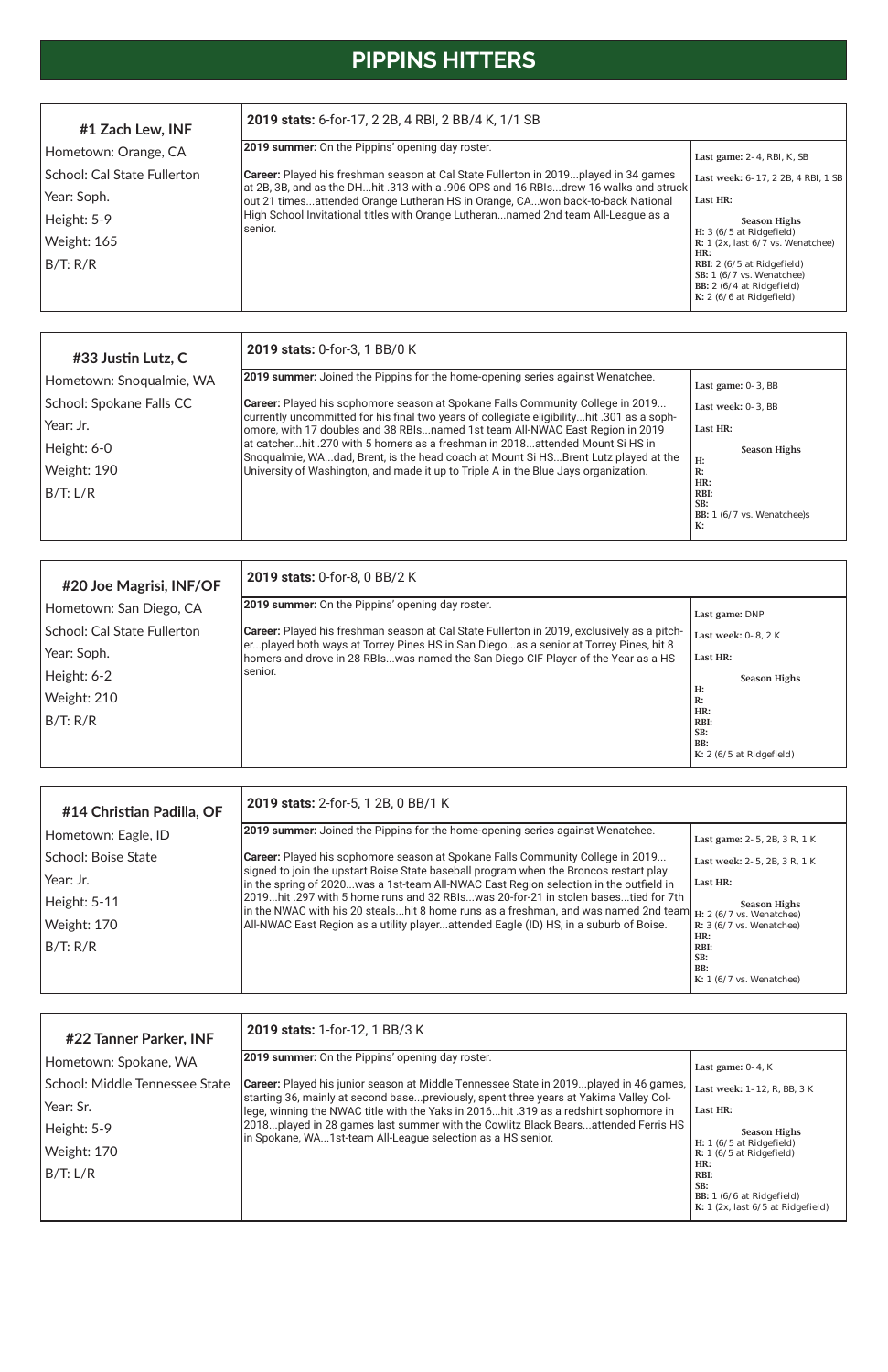| #15 Scott Youngbrandt, INF | 2019 stats: 4-for-14, 2 2B, 3 BB/4 K                                                                                                                                       |                                                                                                |
|----------------------------|----------------------------------------------------------------------------------------------------------------------------------------------------------------------------|------------------------------------------------------------------------------------------------|
| Hometown: Tinley Park, IL  | 2019 summer: On the Pippins' opening day roster.                                                                                                                           | Last game: $0-3$ , BB, K                                                                       |
| School: Saint Louis        | <b>Career:</b> Two-way play played his freshman season at Saint Louis in 2019, primarily as a                                                                              | Last week: 4-14, 2 2B, 3 BB, 4 K                                                               |
| Year: Soph.                | position playersaw time at 1B, LF, and as the DHdrew 25 walks and had a .357 on-base<br>percentagehit 10 doubles and 1 home runalso pitched 3 timesattended Victor J.      | Last HR:                                                                                       |
| Height: 6-0                | Andrew HS in Tinley Park, ILwas a 2-time All-Conference pick in HS, and was named 2nd<br>team All-Area as a senioras a junior in HS, named Conference Pitcher of the Year. | <b>Season Highs</b>                                                                            |
| Weight: 185                |                                                                                                                                                                            | H: 2 (6/6 at Ridgefield)<br>R: $1$ (2x, last $6/6$ at Ridgefield)                              |
| B/T: R/R                   |                                                                                                                                                                            | HR:<br>RBI:                                                                                    |
|                            |                                                                                                                                                                            | SB:<br>BB: $1$ (3x, last $6/7$ vs. Wenatchee)<br>$T^{2}$ 4 (4 1 + 0 $/$ $\sigma$ $T^{3}$ + 1 \ |

# **PIPPINS HITTERS**

|  | 1 (4x, last 6/7 vs. Wenatchee)<br>V. |
|--|--------------------------------------|
|  |                                      |

| #7 Korrey Siracusa, C       | 2019 stats: 0-for-9, 3 BB/6 K                                                                                                                                                   |                                                                       |  |  |  |  |  |  |  |
|-----------------------------|---------------------------------------------------------------------------------------------------------------------------------------------------------------------------------|-----------------------------------------------------------------------|--|--|--|--|--|--|--|
| Hometown: Honolulu, HI      | 2019 summer: On the Pippins' opening day roster.                                                                                                                                | Last game: DNP                                                        |  |  |  |  |  |  |  |
| School: Cal State Fullerton | <b>Career:</b> Redshirted his true freshman season at Cal State Fullerton in 2019attended                                                                                       | Last week: 0-9, 3 BB, 3 R, 6 K                                        |  |  |  |  |  |  |  |
| Year: RS Fr.                | Mililani HS in Honolulu, HInamed 1st-team All-State and All-League as a senior in 2018<br>became the first-ever catcher from Mililani to be named 1st-team All-Statehelped lead | Last HR:                                                              |  |  |  |  |  |  |  |
| Height: 5-8                 | Mililani to their first conference title since 1997 as a senior in 2018.                                                                                                        | <b>Season Highs</b>                                                   |  |  |  |  |  |  |  |
| Weight: 180                 |                                                                                                                                                                                 | Н:<br>R: 2 (6/5 at Ridgefield)                                        |  |  |  |  |  |  |  |
| B/T: R/R                    |                                                                                                                                                                                 | HR:<br>RBI:                                                           |  |  |  |  |  |  |  |
|                             |                                                                                                                                                                                 | SB:<br>BB: 2 (6/5 at Ridgefield)<br>K: 3 (2x, last 6/5 at Ridgefield) |  |  |  |  |  |  |  |

| #12 Luke Schwartz, OF    | 2019 stats: 0-for-6, 0 BB/4 K                                                                                                                                                             |                                                     |  |  |  |  |  |  |
|--------------------------|-------------------------------------------------------------------------------------------------------------------------------------------------------------------------------------------|-----------------------------------------------------|--|--|--|--|--|--|
| Hometown: Phoenix, AZ    | 2019 summer: Joined the Pippins on June 6 in Ridgefield.                                                                                                                                  | Last game: $0-3$ , $2K$ , HBP                       |  |  |  |  |  |  |
| School: Western Illinois | <b>Career:</b> Played his sophomore season at Central Arizona College in 2019signed to play<br>at Western Illinois starting in the fallstole 21 bases for Central Arizona in 2019, and 12 | Last week: 0-6, 4 K, HBP                            |  |  |  |  |  |  |
| Year: Jr.                | as a freshman in 2018won the Junior College World Series in Grand Junction, CO, with                                                                                                      | Last HR:                                            |  |  |  |  |  |  |
| Height: 5-9              | Central Arizona in 2019attended Desert Vista HS in Phoenix, AZ.                                                                                                                           | <b>Season Highs</b>                                 |  |  |  |  |  |  |
| Weight: 180              |                                                                                                                                                                                           | H:<br>R:<br>HR:                                     |  |  |  |  |  |  |
| B/T: R/R                 |                                                                                                                                                                                           | RBI:                                                |  |  |  |  |  |  |
|                          |                                                                                                                                                                                           | SB:<br>BB:<br>K: $2$ (2x, last $6/7$ vs. Wenatchee) |  |  |  |  |  |  |

| #10 Tyler Pittman, OF      | 2019 stats: 3-for-12, 1 RBI, 3 BB/3 K                                                                                                                                                             |                                                                                                             |  |  |  |  |  |  |
|----------------------------|---------------------------------------------------------------------------------------------------------------------------------------------------------------------------------------------------|-------------------------------------------------------------------------------------------------------------|--|--|--|--|--|--|
| Hometown: Lee's Summit, MO | 2019 summer: On the Pippins' opening day roster.                                                                                                                                                  | Last game: DNP                                                                                              |  |  |  |  |  |  |
| School: Pittsburg State    | <b>Career:</b> Played his junior season at Division 2 Pittsburg State in 2019tied for 6th in the                                                                                                  | Last week: 3-12, RBI, 3 BB, 3 R                                                                             |  |  |  |  |  |  |
| Year: Sr.                  | Mid-America Intercollegiate Athletics Association with 14 stolen baseswas only caught<br>stealing onceplayed his first two collegiate seasons at Kansas City Kansas Community                     | Last HR:                                                                                                    |  |  |  |  |  |  |
| Height: 5-8                | Collegehit .386 with 21 extra-base hits and 36 RBIs as a freshman, earning 2nd-team<br>All-Conference honorsattended Blue Springs (MO) South HSnamed 2nd team All-State  H: 3 (6/4 at Ridgefield) | <b>Season Highs</b>                                                                                         |  |  |  |  |  |  |
| Weight: 175                | las a HS senior.                                                                                                                                                                                  | $\mathbf{R:} 2 \times 6/5$ at Ridgefield                                                                    |  |  |  |  |  |  |
| B/T: R/R                   |                                                                                                                                                                                                   | HR:<br>RBI: 1 (6/4 at Ridgefield)<br>ISB:<br>BB: 3 (6/5 at Ridgefield)<br>K: 1 (3x, last 6/6 at Ridgefield) |  |  |  |  |  |  |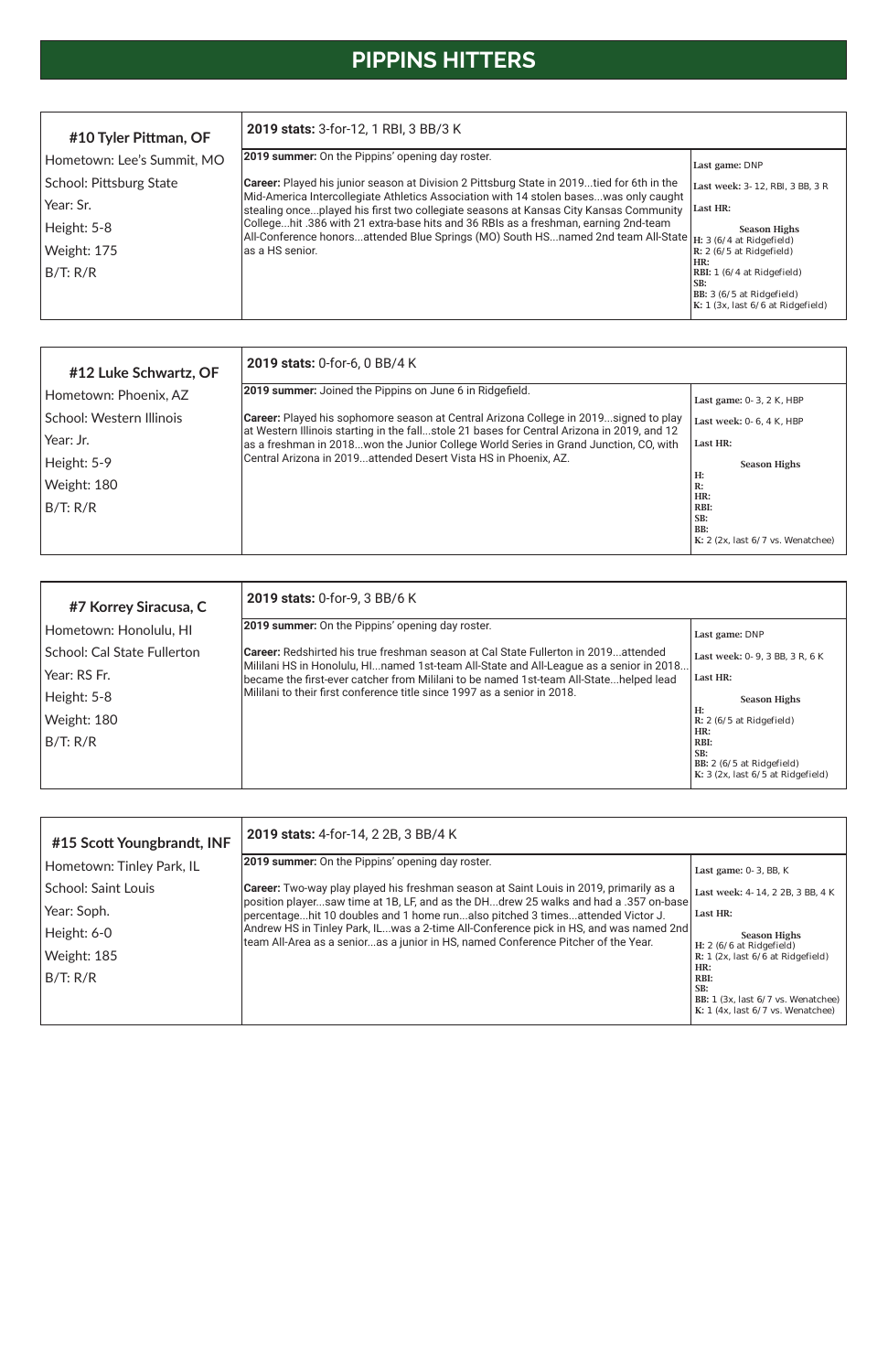## **PIPPINS BATTING: HIGHS AND LOWS**

#### TEAM BATTING

Most runs scored<br>
Most runs scored, inning<br>  $4 (2x, last 9th, 6/5 at Ridgefield)$ Most hits<br>
Most hits, inning<br>
Most hits, inning<br>
Most hits, inning<br>
Most hits, inning<br>
Most hits, inning<br>
Most hits, inning<br>
Most hits, inning<br>
Most hits, inning<br>
Most hits, inning<br>
Most hits, inning<br>
Most hits, inning<br>
Mo Fewest hits (nine inning game)<br>Most doubles Most doubles<br>Most doubles, inning<br>Most doubles, inning<br> $2 (7th, 6/5$  at Ridgefield) Most doubles, inning 2 (7th, 6/5 at Ridgefield)<br>Most triples 1 (6/5 at Ridgefield) Most triples<br>
Most triples, inning<br>
Most triples, inning<br>  $1 (9th, 6/5 at Ridgefield)$ Most triples, inning 1 (9th, 6/5 at Ridgefield)<br>Most home runs 1 (2x, last 6/6 at Ridgefield) Most home runs<br>Most home runs, inning<br> $1 (2x, last 6/6 at Ridgefield)$ <br> $1 (2x, last 8th, 6/6 at Ridgefield)$ Most extra base hits 4 (6/5 at Ridgefield)<br>Most extra base hits, inning 3 (7th, 6/5 at Ridgefield) Most extra base hits, inning Most walks<br>Most walks, inning and the set of the set of the set of the set of the S (3x, last 5th, 6/5 at Ridgefield) Most walks, inning 2 (3x, last 5th, 6/5 at Ridgefield)<br>Most strikeouts 15 (6/5 at Ridgefield) Fewest strikeouts (nine inning game) 8 (6/7 vs. Wenatchee)<br>Fewest walks (nine inning game) 1 (6/6 at Ridgefield) Fewest walks (nine inning game)<br>Most stolen bases Most stolen bases<br>Most stolen bases, inning 1 (3x, last 6th, 6/7 vs. Wenatchee) Most caught stealing Most caught stealing, inning Fewest left on base (nine inning game)

4 (2x, last 9th,  $6/5$  at Ridgefield) 4 (7th, 6/5 at Ridgefield)<br>5 (6/6 at Ridgefield) 1 (2x, last 8th,  $6/6$  at Ridgefield) 15 ( $6/5$  at Ridgefield)<br>8 ( $6/7$  vs. Wenatchee) 1 (3x, last 6th,  $6/7$  vs. Wenatchee)

12 ( $6/5$  at Ridgefield)<br>4 ( $6/6$  at Ridgefield)

 Most runs scored 3 (Christian Padilla, 6/7 vs. Wenatchee) Most hits 3 (5x, last Cobb, 6/7 vs. Wenatchee) Most doubles<br>
Most triples<br>
Most triples<br>
Most triples<br>
Most doubles<br>
Most doubles<br>  $\frac{1}{2}$  (Owen Cobb, 6/5 at Ridgefield) Most triples 1 (Owen Cobb, 6/5 at Ridgefield)<br>Most home runs 1 (2x, last Cobb, 6/6 at Ridgefield) Most home runs 1 (2x, last Cobb, 6/6 at Ridgefield)<br>Most extra-base hits 1 (9x, last Padilla, 6/7 vs. Wenatchee) Most extra-base hits 1 (9x, last Padilla, 6/7 vs. Wenatchee) Most runs batted in 2 (3x, last many, 6/5 at Ridgefield)<br>Most walks 3 (Tyler Pittman, 6/5 at Ridgefield) Most walks 3 (Tyler Pittman, 6/5 at Ridgefield) Most strikeouts 3 (3x, last Gill & Siracusa, 6/5 at Ridgefield)<br>Most stolen bases 1 (3x, last Cobb & Lew, 6/7 vs. Wenatchee) Most stolen bases 1 (3x, last Cobb & Lew, 6/7 vs. Wenatchee)<br>Longest hitting streak 4 (Daniel Cipriano, 6/4- present) 4 (Daniel Cipriano, 6/4-present)<br>1 (Owen Cobb, 6/6) 4 (Cipriano & Youngbrandt, 6/4-present)<br>2 (Many, 6/4-6/5)

#### INDIVIDUAL BATTING

Longest home run streak<br>Longest on- base streak Longest scoring streak

|                 | Solo 2R      |   |  | 3R GS Multi Last |     |  |
|-----------------|--------------|---|--|------------------|-----|--|
| Daniel Cipriano |              | 1 |  |                  | 6/5 |  |
| Owen Cobb       | $\mathbf{1}$ |   |  |                  | 6/6 |  |
|                 |              |   |  |                  |     |  |
|                 |              |   |  |                  |     |  |

# **PIPPINS HOME RUN TRACKER**

### **BATTING ORDER PLACEMENT**

|             | 1            |             |              |                |   | 2 3 4 5 6 7 8  |                |              | 9              |  |
|-------------|--------------|-------------|--------------|----------------|---|----------------|----------------|--------------|----------------|--|
| Cipriano    |              |             | 3            | $\overline{1}$ |   |                |                |              |                |  |
| Cobb        |              | $\mathbf 1$ |              |                |   | $\mathbf{1}$   |                |              | $\overline{2}$ |  |
| Davis       |              |             |              |                |   |                | $\overline{1}$ |              | $\mathbf{1}$   |  |
| Gargus      |              |             |              | $\overline{1}$ |   |                |                |              |                |  |
| Gill        |              |             |              |                |   | $\mathbf{1}$   | $\overline{2}$ |              |                |  |
| Lew         |              | 3           | $\mathbf{1}$ |                |   |                |                |              |                |  |
| Lutz        |              |             |              |                |   |                | $\mathbf{1}$   |              |                |  |
| Magrisi     |              |             |              |                | 2 |                |                |              |                |  |
| Parker      |              |             |              |                |   | $\overline{2}$ |                |              | $\mathbf{1}$   |  |
| Padilla     | $\mathbf{1}$ |             |              |                |   |                |                |              |                |  |
| Pittman     | 3            |             |              |                |   |                |                |              |                |  |
| Schwartz    |              |             |              |                |   |                |                | $\mathbf{1}$ | $\mathbf{1}$   |  |
| Siracusa    |              |             |              |                |   |                |                | 3            |                |  |
| Youngbrandt |              |             |              | 2              | 2 |                |                |              |                |  |

**C:** Siracusa (3), Lutz (1) **1B:** Cipriano (4) **2B:** Davis (2), Lew (1), Parker (10 **3B:** Lew (3), Cobb (1) **SS:** Cobb (2), Parker (2) **LF:** Gill (3), Gargus (1) **CF:** Pittman (3), Schwartz (1) **RF:** Magrisi (1), Padilla (1), Schwartz (1), Youngbrandt (1)

# **STARTS BY POSITION**

### **PIPPINS BATTING: HIGHS AND LOWS**

#### TEAM MISCELLANOUS

Most errors<br>
Most errors, inning<br>
Most errors, inning<br>  $1 (3x, last 7th, 6/6 at Ridgefield)$ <br>  $1 (3x, last 7th, 6/6 at Ridgefield)$ Most errors, inning 1 (3x, last 7th, 6/6 at Ridgefield)<br>
Longest errorless streak 10 innings (9th, 6/6- present) Most errors by both teams<br>
Most errors by both teams, inning<br>  $2 (9th, 6/5 at Ridgefield)$ Most errors by both teams, inning<br>Largest crowd, home Largest crowd, away Smallest crowd, away Longest winning streak 2 (6/4-6/5)<br>
Longest home winning streak 2 (6/7-present) Longest home winning streak 1 (6/7-present)<br>
Longest road winning streak 2 (6/4-6/5) Longest road winning streak 2 (6/4-6/5)<br>
Longest losing streak 1 (6/6) Longest losing streak Longest home losing streak Longest road losing streak 1 (6/6-present)<br>Most double plays turned 2 (6/5 at Ridgefield) Most double plays turned<br>
Most double plays turned by opponent<br>
1 (6/4 at Ridgefield)

10 innings (9th,  $6/6$ -present)<br>4 ( $6/5$  at Ridgefield) 1,710 (6/7 vs. Wenatchee)

1,710 ( $6/7$  vs. Wenatchee)

| Most double plays turned by opponent | $1(6/4$ at Ridgefield)             |
|--------------------------------------|------------------------------------|
| Longest game, innings                | $9$ (4x, last $6/7$ vs. Wenatchee) |
| Longest game, time                   | $3:08(6/5$ at Ridgefield)          |
| Longest nine inning game, time       | $3:08(6/5$ at Ridgefield           |
| Shortest nine inning game, time      | $2:06(6/6$ at Ridgefield           |
| Largest winning margin               | 7 (6/5 at Ridgefield)              |
| Largest losing margin                | 1 (6/6 at Ridgefield)              |
| Largest comeback victory             | 3 (3-0, B2nd, 6/5 at Ridgefield)   |
| Largest blown lead in loss           | $1(1-0, T2nd, 6/6$ at Ridgefield)  |

# lidgefield)<br>Ridgefield) Ridgefield)<br>Ridgefield)

|  |  |  |  | $\begin{vmatrix} 0-0 & 0-0 & 0-1 & 0-0 & 2-0 & 0-0 & 0-0 & 0-0 & 0-0 & 0-0 & 1-0 \end{vmatrix}$ |  |
|--|--|--|--|-------------------------------------------------------------------------------------------------|--|

### **RECORD BY RUNS SCORED**

|  | 0 1 2 3 4 5 6 7 8 9 10+                                                                   |  |  |  |  |
|--|-------------------------------------------------------------------------------------------|--|--|--|--|
|  | $\begin{bmatrix} 0-0 & 1-0 & 0-0 & 2-1 & 0-0 & 0-0 & 0-0 & 0-0 & 0-0 & 0-0 \end{bmatrix}$ |  |  |  |  |

# **RECORD BY OPPONENT'S RUNS SCORED**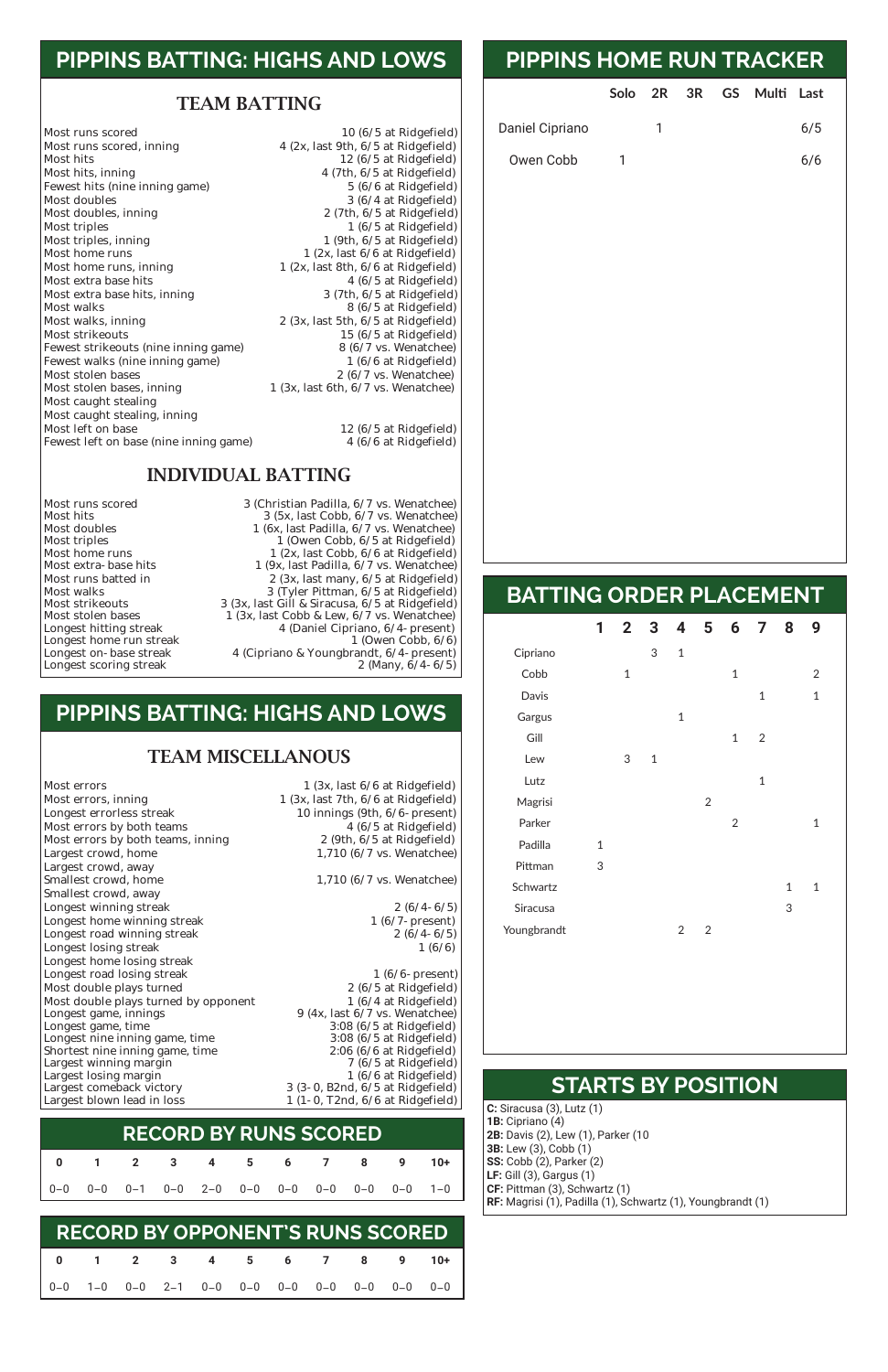| <b>DESIGNATED HITTING</b> |                           |                |                |      |             |                     |                     |             |                | <b>WALK</b>  |      |          |
|---------------------------|---------------------------|----------------|----------------|------|-------------|---------------------|---------------------|-------------|----------------|--------------|------|----------|
|                           | <b>Starts</b>             | <b>Hits</b>    | AB             | Avg. | 2B          | 3B                  | <b>HR</b>           | <b>RBI</b>  | BB             | K            | Date | Opponent |
| Joe Magrisi               | $\mathbf{1}$              | $\mathsf O$    | $\overline{4}$ | .000 | 0           | $\mathsf{O}$        | $\mathsf O$         | $\mathsf O$ | $\mathsf O$    | $\mathsf{O}$ |      |          |
| Scott Youngbrandt         | $\ensuremath{\mathsf{3}}$ | $\mathfrak{S}$ | 11             |      | $.272 \t 1$ | $\mathsf{O}\xspace$ | $\mathsf{O}\xspace$ | $\mathsf O$ | $\overline{2}$ | 3            |      |          |
|                           |                           |                |                |      |             |                     |                     |             |                |              |      |          |
|                           |                           |                |                |      |             |                     |                     |             |                |              |      |          |
|                           |                           |                |                |      |             |                     |                     |             |                |              |      |          |
|                           |                           |                |                |      |             |                     |                     |             |                |              |      |          |
|                           |                           |                |                |      |             |                     |                     |             |                |              |      |          |
|                           |                           |                |                |      |             |                     |                     |             |                |              |      |          |
|                           |                           |                |                |      |             |                     |                     |             |                |              |      |          |
|                           |                           |                |                |      |             |                     |                     |             |                |              |      |          |
|                           |                           |                |                |      |             |                     |                     |             |                |              |      |          |
|                           |                           |                |                |      |             |                     |                     |             |                |              |      |          |

|      |          | <b>WALK-OFF WINS/LOSSES</b> |      |      |       |  |  |  |
|------|----------|-----------------------------|------|------|-------|--|--|--|
| Date | Opponent | <b>Batter</b>               | Type | Inn. | Score |  |  |  |
|      |          |                             |      |      |       |  |  |  |
|      |          |                             |      |      |       |  |  |  |
|      |          |                             |      |      |       |  |  |  |
|      |          |                             |      |      |       |  |  |  |
|      |          |                             |      |      |       |  |  |  |
|      |          |                             |      |      |       |  |  |  |
|      |          |                             |      |      |       |  |  |  |
|      |          |                             |      |      |       |  |  |  |
|      |          |                             |      |      |       |  |  |  |
|      |          |                             |      |      |       |  |  |  |
|      |          |                             |      |      |       |  |  |  |

| <b>PINCH HITTING</b> |              |             |                        |      |    |             |             |             |              |              |
|----------------------|--------------|-------------|------------------------|------|----|-------------|-------------|-------------|--------------|--------------|
|                      | Gms          | <b>Hits</b> | $\mathsf{A}\mathsf{B}$ | Avg. | 2B | 3B          | <b>HR</b>   | <b>RBI</b>  | К            | BB           |
| <b>Tanner Parker</b> | $\mathbf{1}$ | $\mathsf O$ | $\mathbf{1}$           | .000 | 0  | $\mathsf O$ | $\mathsf O$ | $\mathsf O$ | $\mathbf{1}$ | $\mathsf{O}$ |
|                      |              |             |                        |      |    |             |             |             |              |              |
|                      |              |             |                        |      |    |             |             |             |              |              |
|                      |              |             |                        |      |    |             |             |             |              |              |
|                      |              |             |                        |      |    |             |             |             |              |              |
|                      |              |             |                        |      |    |             |             |             |              |              |
|                      |              |             |                        |      |    |             |             |             |              |              |
|                      |              |             |                        |      |    |             |             |             |              |              |
|                      |              |             |                        |      |    |             |             |             |              |              |
|                      |              |             |                        |      |    |             |             |             |              |              |
|                      |              |             |                        |      |    |             |             |             |              |              |
|                      |              |             |                        |      |    |             |             |             |              |              |

| <b>CATCHER'S STATISTICS</b> |              |               |      |                |              |              |     |           |   |              |
|-----------------------------|--------------|---------------|------|----------------|--------------|--------------|-----|-----------|---|--------------|
|                             | Gms          | <b>Starts</b> | IP   | <b>SB</b>      | <b>SBA</b>   | CS           | CS% | <b>PB</b> | E | <b>WP</b>    |
| Justin Lutz                 | $\mathbf{1}$ | $\mathbf{1}$  | 9.0  | 0              | $\mathbf{1}$ | $\mathbf{1}$ | 100 | 0         | 0 | $\mathbf{1}$ |
| Korrey Siracusa             | 3            | 3             | 27.0 | 3 <sup>7</sup> | 3            | 0            | 0.0 | 2         | 0 | 0            |
|                             |              |               |      |                |              |              |     |           |   |              |
|                             |              |               |      |                |              |              |     |           |   |              |
|                             |              |               |      |                |              |              |     |           |   |              |
|                             |              |               |      |                |              |              |     |           |   |              |
|                             |              |               |      |                |              |              |     |           |   |              |
|                             |              |               |      |                |              |              |     |           |   |              |
|                             |              |               |      |                |              |              |     |           |   |              |
|                             |              |               |      |                |              |              |     |           |   |              |
|                             |              |               |      |                |              |              |     |           |   |              |
|                             |              |               |      |                |              |              |     |           |   |              |

# PIPPINS HISTORY: THE LAST TIME IT HAPPENED...

#### **BATTING**

#### **PITCHING**

#### **MISCELLANEOUS**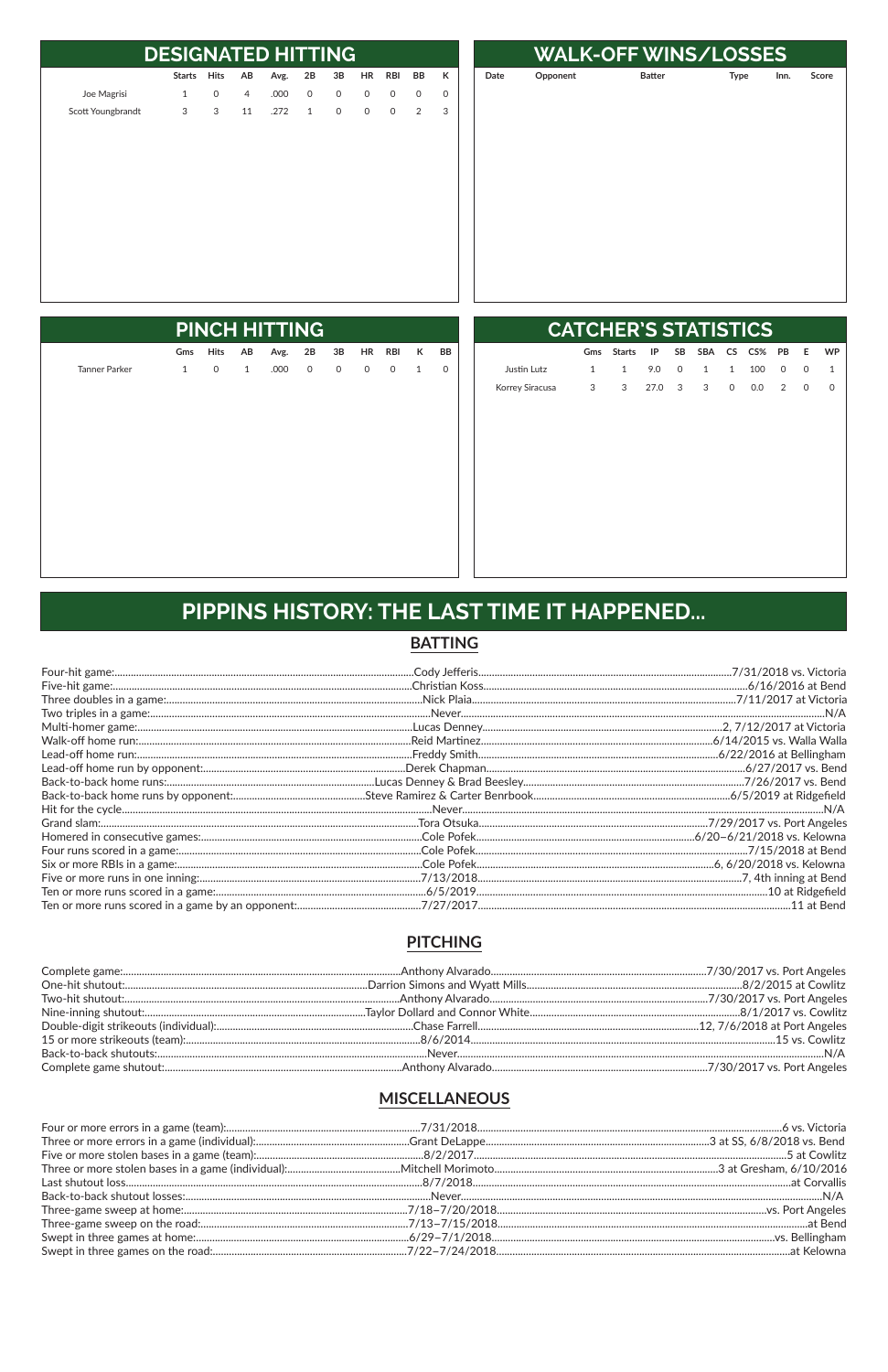|                | PIPPINS GAME-BY-GAME RESULTS |                   |   |           |                        |                        |                 |       |           |         |
|----------------|------------------------------|-------------------|---|-----------|------------------------|------------------------|-----------------|-------|-----------|---------|
| #              | <b>DATE</b>                  | OPP.              |   | W/L Score | <b>WP</b>              | LP                     | <b>SV</b>       | Att.  | Time Rec. |         |
| $\mathbf{1}$   | 6/4                          | at Ridgefield     | W | $4 - 3$   | Mark Woinarowicz (1-0) | Spencer Andersen (0-1) | Joe Magrisi (1) | N/A   | 2:40      | $1 - 0$ |
| $\overline{2}$ | 6/5                          | at Ridgefield     | W | $10 - 3$  | Nick Brown $(1-0)$     | Eli Shubert (0-1)      |                 | N/A   | 3:08      | $2 - 0$ |
| 3              | 6/6                          | at Ridgefield     | L | $2 - 3$   | Cameron Repetti (1-0)  | Mark Woinarowicz (1-1) |                 | N/A   | 2:06      | $2 - 1$ |
| 4              | 6/7                          | Wenatchee         | W | $4 - 1$   | Joe Magrisi (1-0)      | Gavin Gorrell (0-1)    | Ayden Adams (1) | 1,710 | 2:28      | $3 - 1$ |
| 5              | 6/8                          | Wenatchee         |   |           |                        |                        |                 |       |           |         |
| 6              | 6/9                          | Wenatchee         |   |           |                        |                        |                 |       |           |         |
| 7              | 6/12                         | Victoria          |   |           |                        |                        |                 |       |           |         |
| 8              | 6/13                         | Victoria          |   |           |                        |                        |                 |       |           |         |
| 9              | 6/14                         | at Bellingham     |   |           |                        |                        |                 |       |           |         |
| 10             | 6/15                         | at Bellingham     |   |           |                        |                        |                 |       |           |         |
| 11             | 6/16                         | at Bellingham     |   |           |                        |                        |                 |       |           |         |
| 12             | 6/17                         | Kelowna           |   |           |                        |                        |                 |       |           |         |
| 13             | 6/18                         | Kelowna           |   |           |                        |                        |                 |       |           |         |
| 14             | 6/19                         | Kelowna           |   |           |                        |                        |                 |       |           |         |
| 15             | 6/20                         | Victoria          |   |           |                        |                        |                 |       |           |         |
| 16             | 6/22                         | Corvallis         |   |           |                        |                        |                 |       |           |         |
| 17             | 6/23                         | Corvallis         |   |           |                        |                        |                 |       |           |         |
| 18             | 6/24                         | Corvallis         |   |           |                        |                        |                 |       |           |         |
| 19             | 6/25                         | at Port Angeles   |   |           |                        |                        |                 |       |           |         |
| 20             | 6/26                         | at Port Angeles   |   |           |                        |                        |                 |       |           |         |
| 21             | 6/27                         | at Port Angeles   |   |           |                        |                        |                 |       |           |         |
| 22             | 6/28                         | at Corvallis      |   |           |                        |                        |                 |       |           |         |
| 23             | 6/29                         | at Corvallis      |   |           |                        |                        |                 |       |           |         |
| 24             | 6/30                         | at Corvallis      |   |           |                        |                        |                 |       |           |         |
| 25             | 7/2                          | Bellingham        |   |           |                        |                        |                 |       |           |         |
| 26             | 7/3                          | Bellingham        |   |           |                        |                        |                 |       |           |         |
| 27             | 7/4                          | Bellingham        |   |           |                        |                        |                 |       |           |         |
| 28             | 7/5                          | at Portland       |   |           |                        |                        |                 |       |           |         |
| 29             | 7/6                          | at Portland       |   |           |                        |                        |                 |       |           |         |
| 30             | 7/7                          | at Portland       |   |           |                        |                        |                 |       |           |         |
|                | 7/9                          | Cascade Coll. Lg. |   |           |                        |                        |                 |       |           |         |
|                | $7/10$                       | <b>NW Honkers</b> |   |           |                        |                        |                 |       |           |         |
|                | 7/11                         | <b>NW Honkers</b> |   |           |                        |                        |                 |       |           |         |
| 31             | $7/12$                       | Port Angeles      |   |           |                        |                        |                 |       |           |         |
| 32             | 7/13                         | Port Angeles      |   |           |                        |                        |                 |       |           |         |
| 33             | 7/14                         | Port Angeles      |   |           |                        |                        |                 |       |           |         |
| 34             | 7/16                         | Bend              |   |           |                        |                        |                 |       |           |         |
| 35             | 7/17                         | Bend              |   |           |                        |                        |                 |       |           |         |
| 36             | 7/18                         | Bend              |   |           |                        |                        |                 |       |           |         |
| 37             | 7/19                         | at Victoria       |   |           |                        |                        |                 |       |           |         |
| 38             | 7/20                         | at Victoria       |   |           |                        |                        |                 |       |           |         |
| 39             | 7/21                         | at Victoria       |   |           |                        |                        |                 |       |           |         |
| 40             | $7/24$                       | at Kelowna        |   |           |                        |                        |                 |       |           |         |

7/25 at Kelowna

| 42 | 7/26 | at Kelowna            |
|----|------|-----------------------|
| 43 | 7/27 | Ridgefield            |
| 44 | 7/28 | Ridgefield            |
| 45 | 7/29 | Ridgefield            |
|    | 7/30 | <b>Highline Bears</b> |
|    | 7/31 | Highline Bears        |
| 46 | 8/2  | at Wenatchee          |
| 47 | 8/3  | at Wenatchee          |
| 48 | 8/4  | at Wenatchee          |
| 49 | 8/6  | at Cowlitz            |
| 50 | 8/7  | at Cowlitz            |
| 51 | 8/8  | at Cowlitz            |
| 52 | 8/9  | Walla Walla           |
| 53 | 8/10 | Walla Walla           |
| 54 | 8/11 | Walla Walla           |